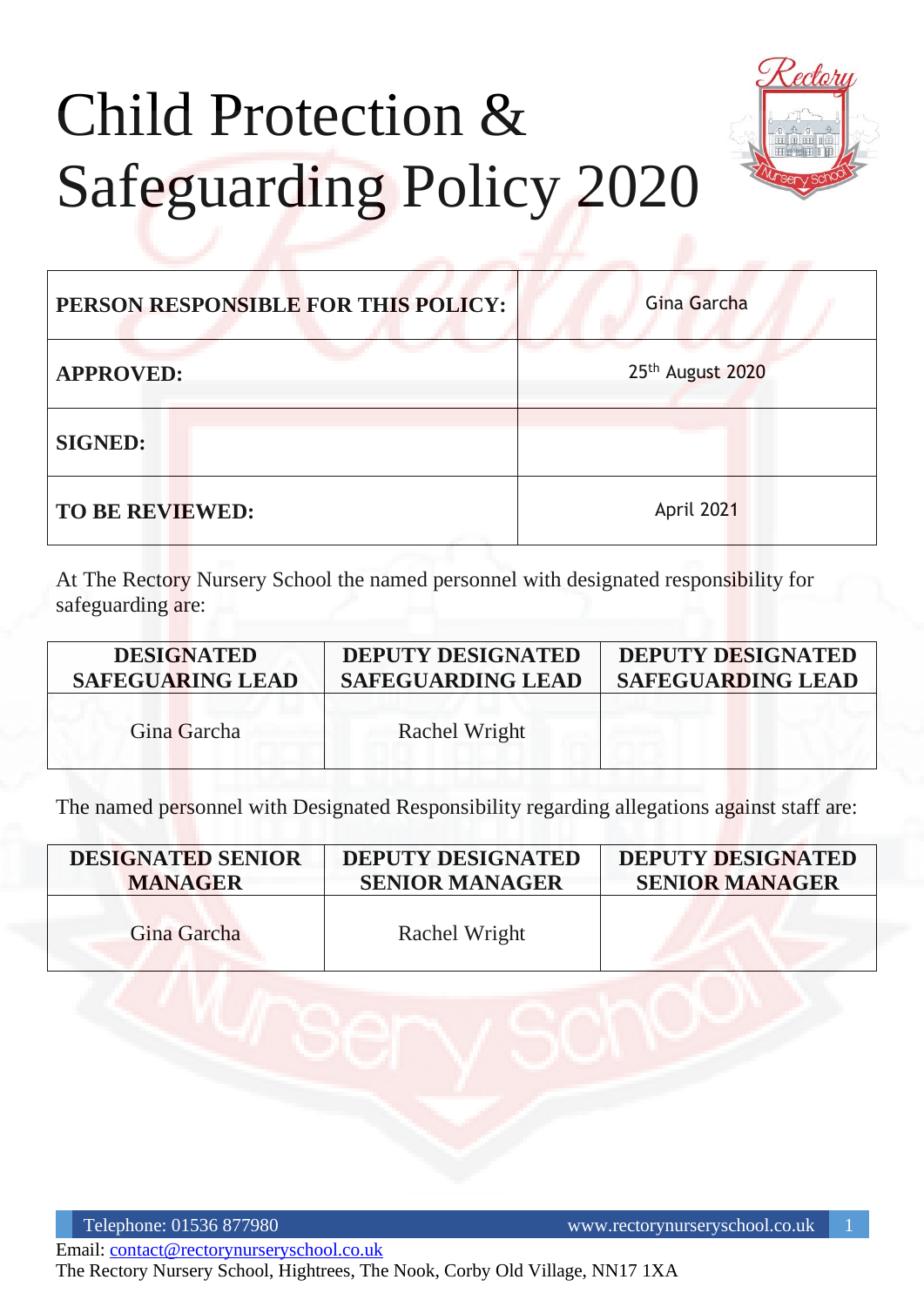#### **CONTENTS**

| $\mathbf{1}$            | <b>INTRODUCTION</b>                                                                                                                                                                                                                                            |
|-------------------------|----------------------------------------------------------------------------------------------------------------------------------------------------------------------------------------------------------------------------------------------------------------|
| $\overline{2}$          | ROLE OF THE DESIGNATED SAFEGUARDING LEAD                                                                                                                                                                                                                       |
| 3 <sup>1</sup>          | WHAT TO DO IF YOU FEEL A CHILD HAS SUFFERED SIGNIFICANT HARM                                                                                                                                                                                                   |
| $\overline{\mathbf{4}}$ | WHAT TO DO IF A CHILD TELLS YOU HE/SHE HAS SUFFERED<br><b>SIGNIFICANT HARM</b>                                                                                                                                                                                 |
| 5                       | WHAT TO DO IF YOU ARE CONCERNED THAT A CHILD HAS UNDERGONE<br>OR IS AT RISK OF FGM                                                                                                                                                                             |
| 6                       | WHAT TO DO IF YOU ARE CONCERNED THAT A MEMBER OF<br>STAFF/VOLUNTEER/STUDENT MAY HAVE CAUSED A CHILD SIGNIFICANT<br><b>HARM</b>                                                                                                                                 |
| $\overline{7}$          | <b>CONCERNS AROUND A PERSON IN A POSITION OF TRUST -</b><br>what to do if you have a concern about a member of staff/volunteer/student doing or being<br>involved in something that could cause a question as to their suitability of working with<br>children |
| 8                       | <b>INFORMATION SHARING</b>                                                                                                                                                                                                                                     |
| $\boldsymbol{9}$        | RECRUITMENT, SELECTION & INDUCTION OF STAFF                                                                                                                                                                                                                    |
| 10                      | <b>SUPERVISON &amp; MANAGEMENT OF STAFF</b>                                                                                                                                                                                                                    |
| 11                      | <b>STAFF TRAINING</b>                                                                                                                                                                                                                                          |
| 12                      | <b>RECORDING</b>                                                                                                                                                                                                                                               |
| 13                      | <b>NOTIFICATION OF CHILD DEATH</b>                                                                                                                                                                                                                             |
| 14                      | <b>WHISTLEBLOWING</b>                                                                                                                                                                                                                                          |
| Appendix A              | <b>DEFINITIONS OF ABUSE</b>                                                                                                                                                                                                                                    |
| <b>Appendix B</b>       | <b>FLOWCHARTS</b>                                                                                                                                                                                                                                              |
| <b>Appendix C</b>       | <b>OBSERVATION FORM</b>                                                                                                                                                                                                                                        |
| <b>Appendix D</b>       | <b>BODY MAPS</b>                                                                                                                                                                                                                                               |
| <b>Appendix E</b>       | <b>MANAGER'S ACTION PLAN</b>                                                                                                                                                                                                                                   |
| <b>Appendix F</b>       | <b>NOTIFICATION OF CHILD DEATH</b>                                                                                                                                                                                                                             |
| <b>Appendix G</b>       | <b>FORM CR8 &amp; CR10</b>                                                                                                                                                                                                                                     |

Email: [contact@rectorynurseryschool.co.uk](mailto:contact@rectorynurseryschool.co.uk)

The Rectory Nursery School, Hightrees, The Nook, Corby Old Village, NN17 1XA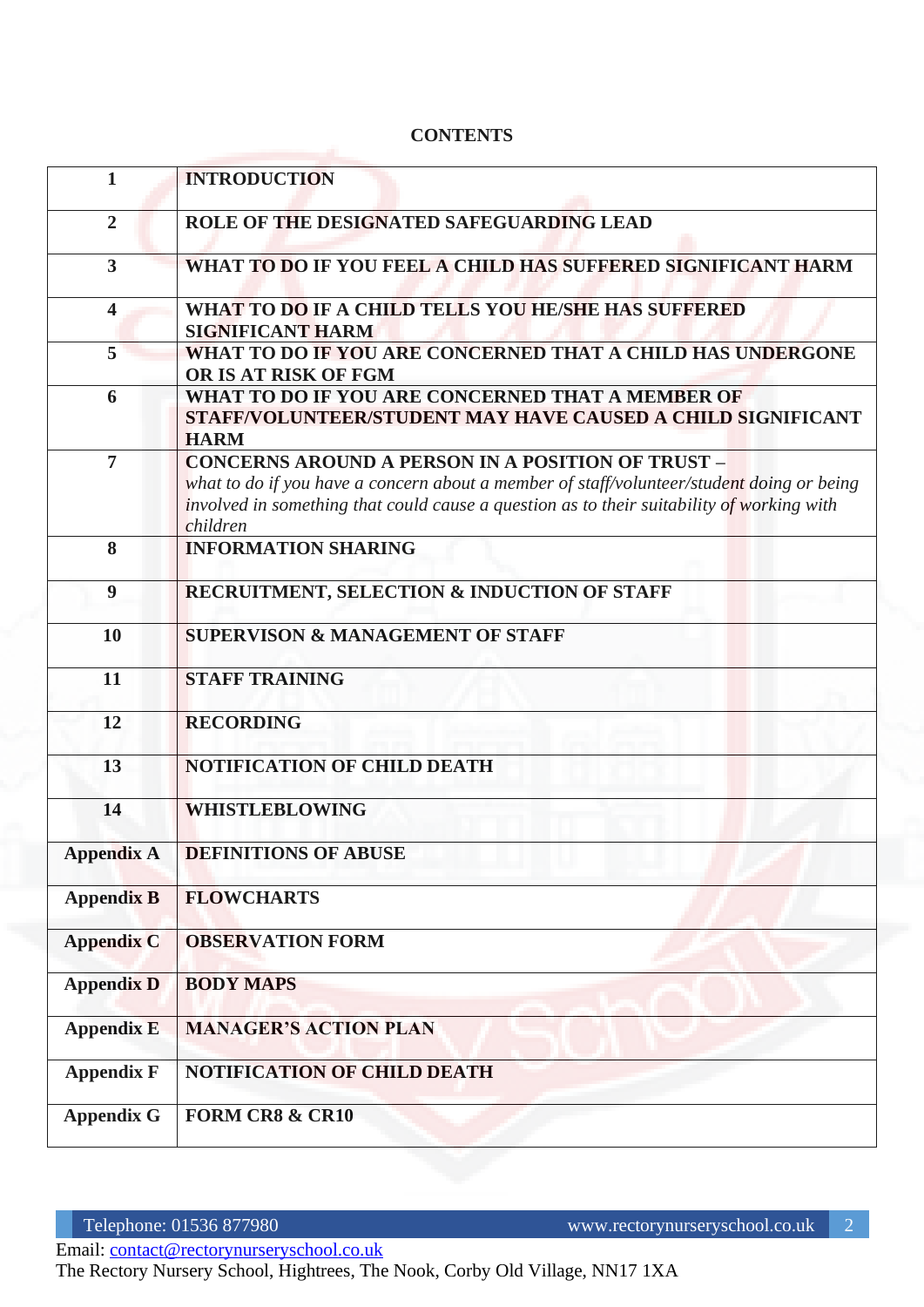#### **1 INTRODUCTION**

Safeguarding and promoting the welfare of children can be defined as:

- protecting children from maltreatment
- preventing impairment of children's health or development
- ensuring children are growing up in circumstances consistent with the provision of safe and effective care
- taking action to enable all children to have the best outcomes

Child protection is a part of safeguarding and promoting welfare. It refers to the activity that is undertaken to protect specific children who are suffering, or are likely to suffer, significant harm.

'Working Together to Safeguard Children 2018' sets out how organisations and individuals should work together to safeguard and promote the welfare of children and how practitioners should conduct the assessment of children.

Early years providers such as Rectory Nursery School, have a duty under section 40 of the Childcare Act 2006 to comply with the welfare requirements of the Early Years Foundation Stage to ensure that:

- staff complete safeguarding training that enables them to recognise signs of potential abuse and neglect; and
- They have a practitioner who is designated to take lead responsibility for safeguarding children and who should liaise with local statutory children's services agencies as appropriate. This lead should also complete child protection training.

Multi-agency working brings together practitioners from different sectors and professions to provide an integrated way of working to support children, young people and families. It is a way of working that ensures children and young people who need additional support have exactly the right professionals needed to support them.

Practitioners and volunteers recruited by the Rectory Nursery School will be responsible for ensuring the safety and welfare of all children in their care and under their supervision. "Everyone who works with children - including teachers, GPs, nurses, midwives, health visitors, early years professionals, youth workers, police, Accident and Emergency staff, paediatricians, voluntary and community workers and social workers - has a responsibility for keeping them safe" (Working Together to Safeguard Children 2018).

Harm to children can be perpetrated in various ways, e.g. physically, emotionally, sexual and through domestic violence. These can be recognised in different ways (definitions are provided in Appendix A).

Rectory Nursery School works in conjunction with Blossom Educational. The key fact to understand with regards to Blossom Educational's app is that it is a CLOSED SYSTEM. This means that no-one can access any of the sites content unless they have a login and password specific for that setting. Therefore, nothing is accessible by the general public. From the moment a photo or a video is taken it remains within the system. The only people who may be Blossom Educational Users are...

- $\circ$  Setting staff, including managers and practitioners, who have created logins authorized by the Nursery Manager.
- o Blossom Educational staff, who have been DBS checked and carefully screened.
- o Ofsted inspectors and other authorities specifically authorised by the Nursery Manager.
- $\circ$  Parents who are currently registered with the setting and who have been listed as a contact for that particular child.

Even then, individual parents can only access images related to their children.

Parents are entitled to opt their children out of the Blossom Educational process at any time, in which case their children's images will not be tagged or identified in any way.

Parents are also advised that any images that they want to save from the website should not be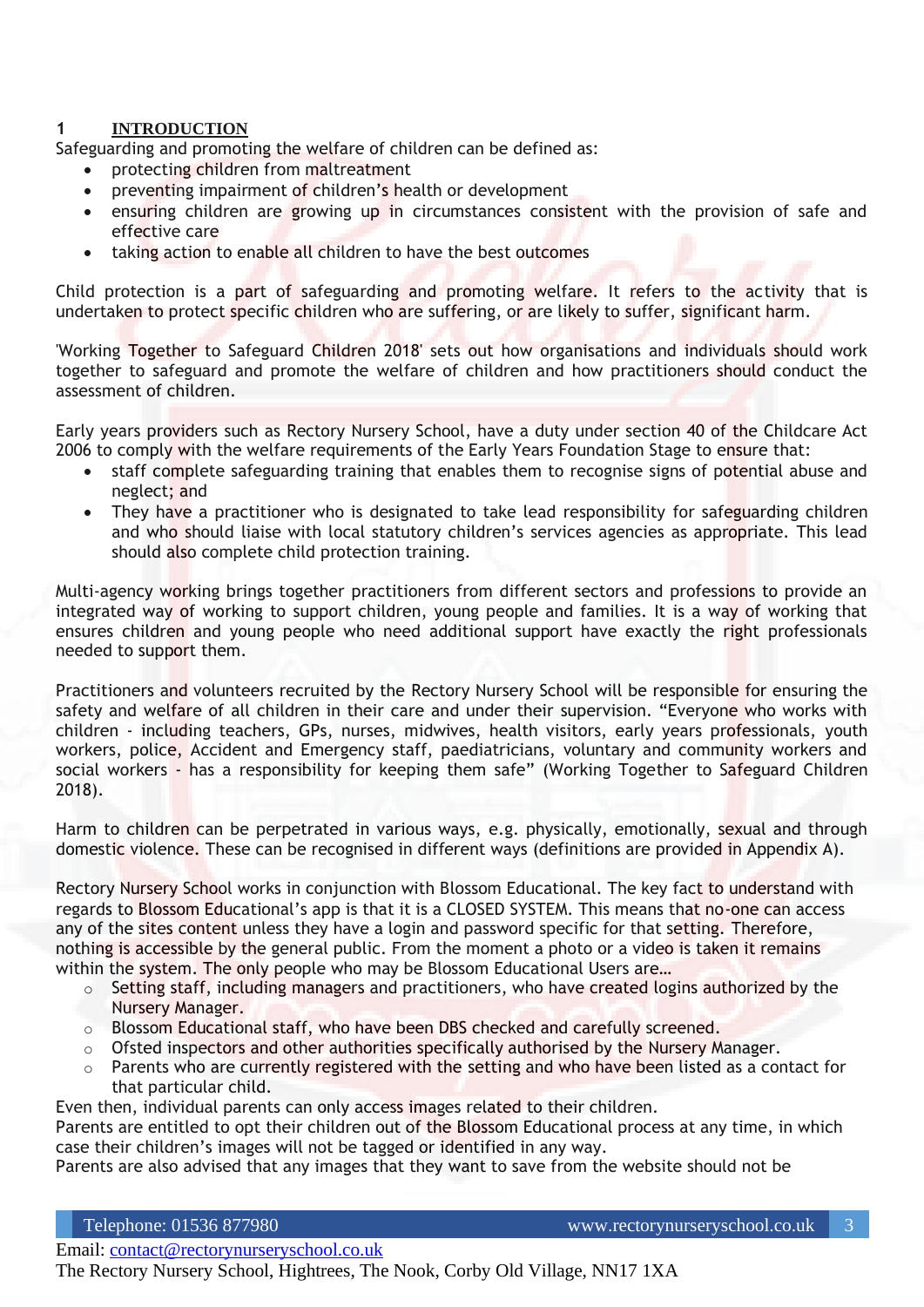displayed on the internet without some consideration of child security issues. Please refer to Blossom Educational's own Privacy Policy for further information.

#### **2 ROLE OF THE DESIGNATED SAFEGUARDING LEAD**

The role of the DSL is to take lead responsibility for safeguarding children and managing child protection issues. This involves providing advice and support to other staff, making referrals to and liaising with the local authority, and working with other agencies. The DP takes responsibility for the nursery's safeguarding and child protection practice, policy, procedures and professional development.

Information relating to individual child protection cases is confidential, although some information can be shared with relevant staff where necessary. This should be done on a need to know" basis. Further guidance can be found in "Working Together to Safeguard Children" (revised 2018).

At Rectory Nursery School, Gina Garcha is the Designated Safeguarding Lead (DSL) with overall responsibility for standards of Safeguarding and Child Protection practice. All child protection concerns will be brought to the attention of the Designated Safeguarding Leads who will ensure that this policy is followed.

The D will ensure that Rectory Nursery School keeps up to date on safeguarding and child protection matters will be responsible for standards of practice and ensuring training for new staff and a rolling programme of professional development training for existing staff.

#### **3 WHAT TO DO IF YOU FEEL A CHILD HAS SUFFERED SIGNIFICANT HARM**

- Speak to the DSL immediately
- Record concern on a 'observation form' and mark on the body map form if appropriate
- DSL to contact MASH team 0300 126 1000 and take advice (emergency duty line for out of hours 01604 - 626938)
- Email the MASH team at [MASH@northamptonshire.gcsx.gov.uk](mailto:MASH@northamptonshire.gcsx.gov.uk)
- DSL to complete online referral form: [https://northamptonshire](https://northamptonshire-self.achieveservice.com/service/make_a_children__s_safeguarding_referral_to_MASH)[self.achieveservice.com/service/make\\_a\\_children\\_\\_s\\_safeguarding\\_referral\\_to\\_MASH](https://northamptonshire-self.achieveservice.com/service/make_a_children__s_safeguarding_referral_to_MASH)
- Call OFSTED on 0300 123 1231

If the DSL decides not to refer and you disagree, you may follow the points above.

#### **4 WHAT TO DO IF A CHILD TELLS YOU HE/SHE HAS SUFFERED SIGNIFICANT HARM**

- Speak to the DSL immediately
- Record concern on a 'observation form' and mark on the body map form if appropriate
- DSL to contact and take advice MASH Team 0300 126 1000 (emergency duty line for out of hours 01604 - 626938 )
- DSL to complete online referral form: [https://northamptonshire](https://northamptonshire-self.achieveservice.com/service/make_a_children__s_safeguarding_referral_to_MASH)self.achieveservice.com/service/make\_a\_children\_s\_safeguarding\_referral\_to\_MASH
- DSL to contact MASH Team: 0300 126 1000 to ensure form has been received
- Call OFSTED on 0300 123 1231
- If the DSL decides not to refer and you disagree, you may follow the points above.

If the DSL decides not to refer and you disagree, you may follow the points above.

#### **5 WHAT TO DO IF YOU ARE CONCERNED THAT A CHILD HAS UNDERGONE OR IS AT RISK OF FGM**

Female Genital Mutilation (FGM) is illegal in England and Wales under the FGM Act 2003 ("the 2003 Act"). It is a form of child abuse and violence against women. FGM comprises all procedures involving partial or total removal of the external female genitalia for non-medical reasons.

At Rectory Nursery School, we have a robust and rigorous safeguarding procedure and protecting children in our care is paramount. The safeguarding officer and all members of staff are responsible to adhere and follow these policies.

We endeavor to adhere to the following: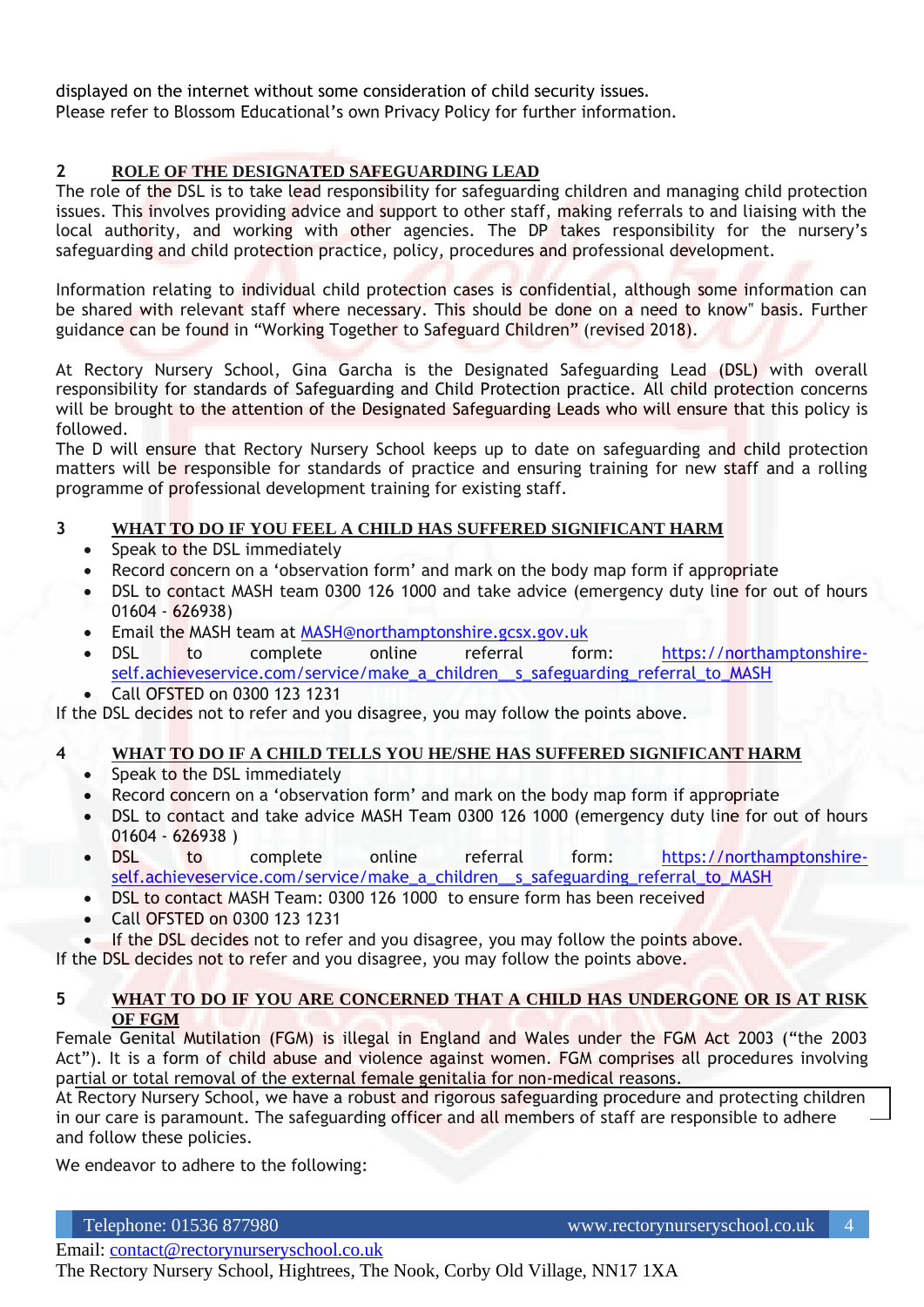- The safety and welfare of the child is paramount
- All agencies involved act in the interest of the rights of the child as stated in the UN convention 1989 and the Children's act 1989.
- All professionals are made aware of the possibility of a girl being at risk of FGM as a result of religious beliefs, nationality and other unusual events that could led to FGM e.g. a child being taken out of the setting for six weeks or more by parents or relatives.
- All staff will have received online training regarding FGM.
- If a member of staff had concerns over a child, they would report it to the safeguarding officer in the setting who would then decide whether a referral was needed to the **MASH team (multi agency safeguarding hub) 03001261000 [0800 028 3550](tel:08000283550)** FGM helpline.

#### **6 WHAT TO DO IF YOU ARE CONCERNED THAT A MEMBER OF STAFF/VOLUNTEER/STUDENT MAY HAVE CAUSED A CHILD SIGNIFICANT HARM**

- Speak to the DSL immediately
- Record concern on a 'observation form' and mark on the body map form if appropriate
- DSL to contact and take advice from the MASH Team 0300 126 1000 (emergency duty line for out of hours 01604 - 626938) or the Local DO. DO details are as follows: DO Andy Smith – 01604367862 – andysmith@childrenfirstnorthamptonshire.co.uk DO Christine York – 01604362333 – cyork@childrenfirstnorthamptonshire.co.uk DO Administrator - 01604364031
- DSL to fill out an interagency referral from: [www.lscbnorthamptonshire.org.uk/professionals.html](http://www.lscbnorthamptonshire.org.uk/professionals.html)
- Complete the online referral found on: [www.northamptonshirescb.org.uk/schools/referrals-eha](http://www.northamptonshirescb.org.uk/schools/referrals-eha-designated-officer/)[designated-officer/](http://www.northamptonshirescb.org.uk/schools/referrals-eha-designated-officer/)
- DSL to contact MASH Team: 0300 126 1000 to ensure form has been received
- Call OFSTED on 0300 123 1231

If the DSL decides not to refer and you disagree, you may follow the points above.

#### **7 CONCERNS AROUND A PERSON IN A POSITION OF TRUST –**

*What to do if you have a concern about a member of staff/volunteer/student doing or being involved in something that could cause a question as to their suitability of working with children*

In this section a person in a Position of Trust refers to anyone who carries out work, paid or unpaid, who has access to children and/or to privileged information about children as part of their work.

The guidance in this section is relevant to any situation in which the behaviour of a person in a Position of Trust raises a query as to their suitability to work with children, whether that behaviour occurs at work or outside it.

When there is a concern relating to a person in a Position of Trust the following actions set out must be completed within one working day.

When a member of staff has concerns about a person in a Position of Trust, they should:

- Write down the reasons for their concern;
- If an allegation has been made, note the details without questioning the person making it; It is acceptable to clarify information by asking who, what, where, and when, but no member of staff should conduct any in-depth interviews; And
- Discuss the issue with the DSL (Gina Garcha); If consultation would cause undue delay, the staff member must immediately make direct contact with DO (Designated Officer) to obtain guidance and advice by calling 01604 367862
- DSL to contact DO team on 01604 367862 and take advice (emergency duty line for out of hours 01604 626938)
- Record concern on a 'observation form' and mark on the body map form if appropriate
- Ring MASH team to advise on 0300126100

If the DSL decides not to refer and you disagree, you may follow the points above.

#### **8 INFORMATION SHARING**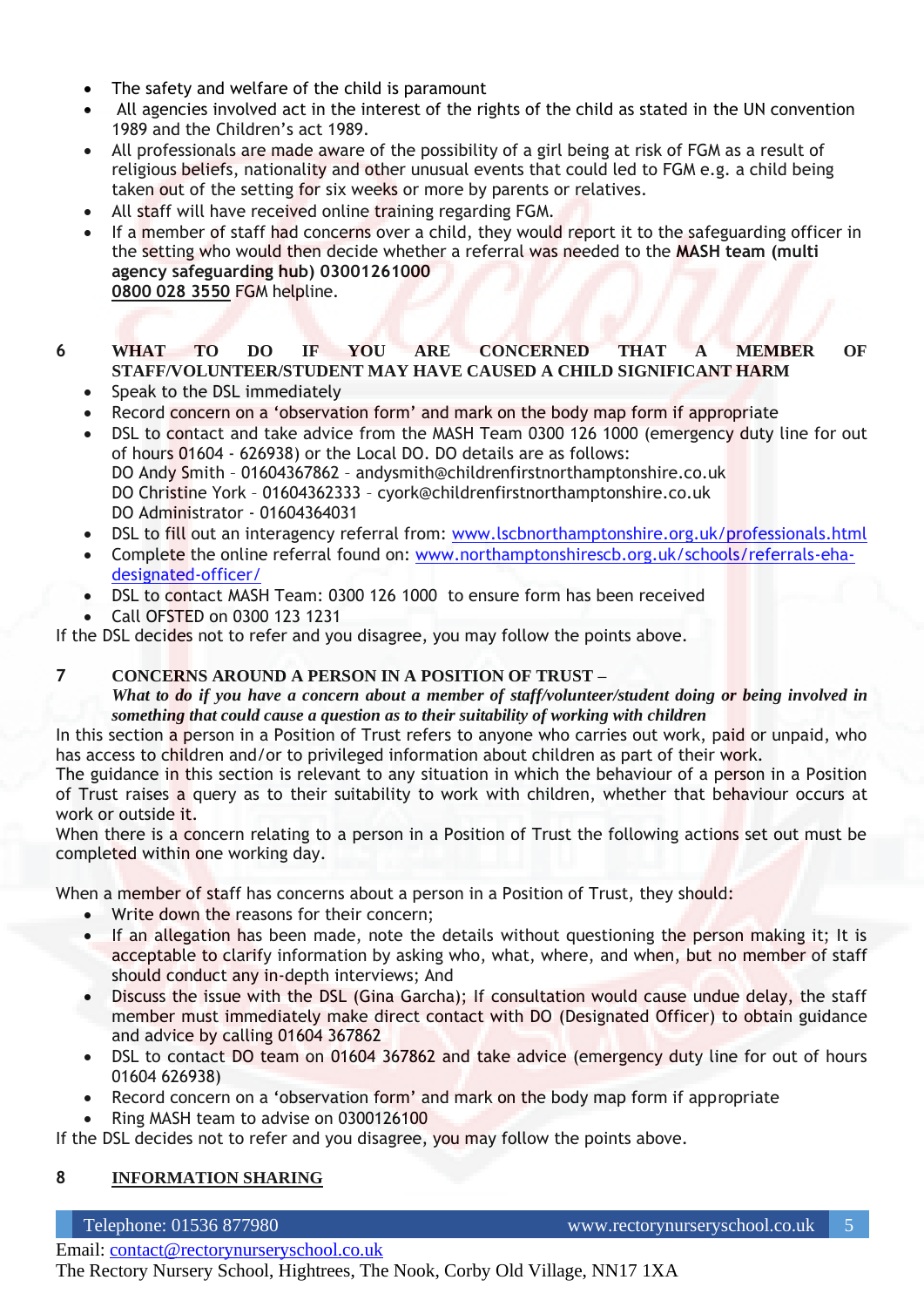Rectory Nursery School has a responsibility under "Working Together, Government Guidance on Interagency Child Protection Work" to work with other agencies and professionals to safeguard children. We are also guided by "What to do if you are worried a Child is being abused 2015" and Northamptonshire county council's local safeguarding board. We must share information with other agencies and professionals who have a need to know about child protection concerns in order to safeguard children. The sort of information we share will include serious concerns about a child's health or development, serious concerns about a parent's ability to provide adequate care and protection and concerns about others who have contact with a child, for example, a person convicted of an offence against a child.

Effective sharing of information between staff and local agencies is essential for effective identification, assessment and service provision. Early sharing of information is the key to providing effective early help where there are emerging problems.

To ensure effective safeguarding arrangements:

- Rectory Nursery School share relevant information on a need to know basis between staff, other professionals and with the Local Safeguarding Children's Partnership; and
- No professional will assume that someone else will pass on information which they think may be critical to keeping a child safe. If a professional has concerns about a child's welfare and believes they are suffering or likely to suffer harm, then they will share the information with local authority children's social care.

Information Sharing: Guidance for practitioners and managers (2008) supports frontline practitioners, working in child or adult services, who have to make decisions about sharing personal information on a case by case basis. The guidance will be used to supplement local guidance and encourage good practice in information sharing.

#### **9 RECRUITMENT, SELECTION & INDUCTION OF STAFF**

Recruitment and selection procedures for staff and volunteers will ensure that all appropriate application and appointment procedures are carried out; this includes seeking satisfactory references and a clear enhanced disclosure from the Disclosure and Barring Service (DBS) (It is a criminal offence for individuals barred by the DBS to work or apply to work with children).

New staff and volunteers or trainees will complete induction programmes that ensure they read the Policy for Safeguarding and Protecting Children and some may undertake child protection training.

For detailed information please see Rectory Nursery School 'Staffing and Employment Policy' and 'Student and Volunteer placement' policy.

#### **10 SUPERVISON & MANAGEMENT OF STAFF**

The safety and wellbeing of children is the paramount principle which guides supervision and management of staff.

Staff will receive regular supervision from the nursery manager which will cover issues such as concerns about a child's welfare, what kind of intervention is being used to safeguard the child, how staff are working together with agencies such as Social Care on stated plans of intervention etc. Staff will receive guidance from their managers about responding to concerns, and the extent of their role and responsibility. Concerns about children should be discussed between planned supervision sessions as necessary. While the welfare of the child is paramount, confidentiality should be maintained

Supervision sessions will be recorded by the nursery manager for future reference. Discussions about concerns which occur outside supervision sessions will also be recorded by the nursery manager and Staff member.

Staff should talk to the nursery manager if they have any concerns about their own or their colleagues' levels of knowledge or quality of practice in relation to children and families they are working with.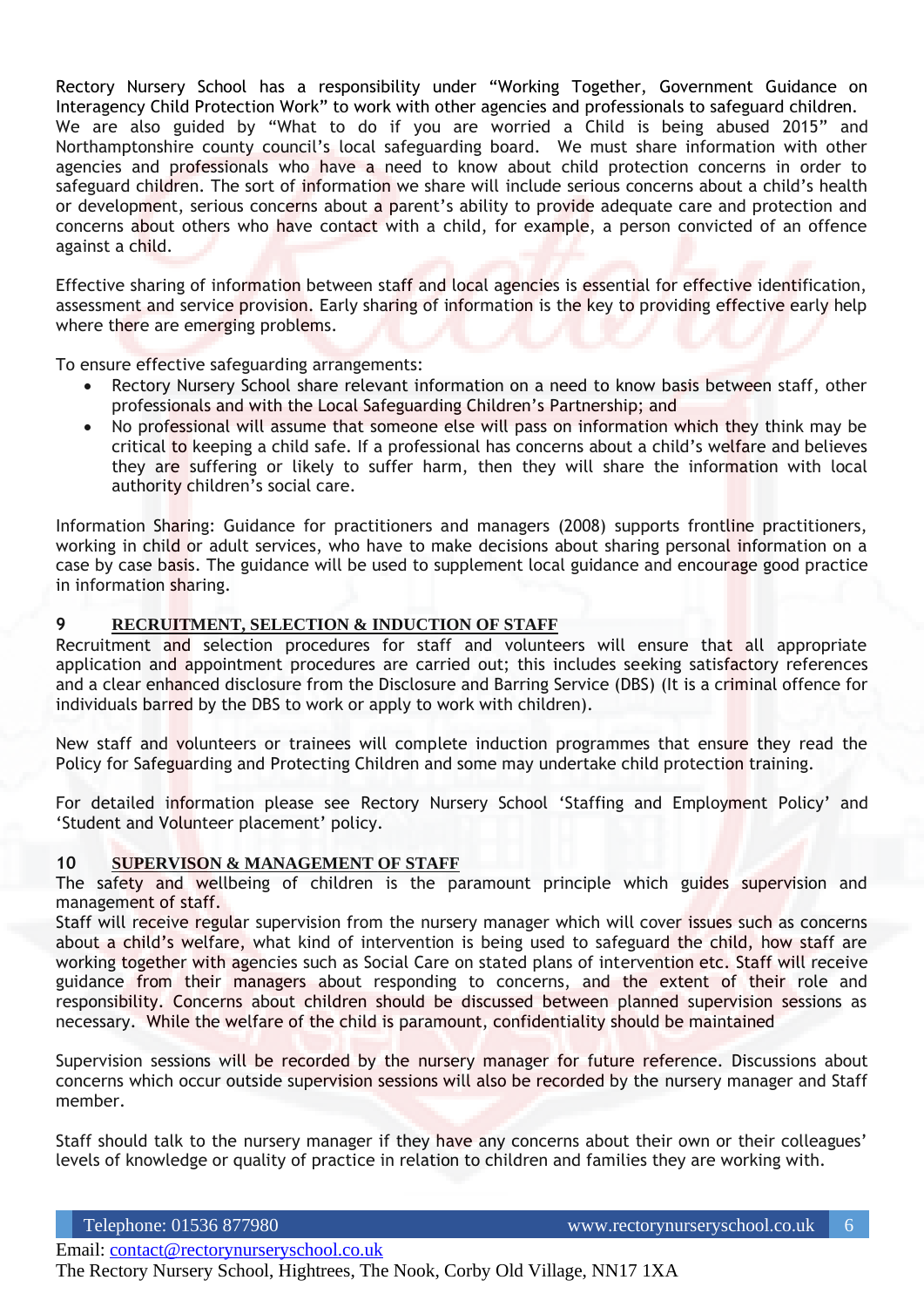Staff should also raise any concerns they have for staff safety with the nursery manager.

If there is concern about a staff member's ability to work with children and families where there are child protection concerns, this should be addressed in a timely and supportive way by the nursery manager. This may include provision of additional supervision, training, change of duties or other appropriate measures.

#### **11 STAFF TRAINING**

All members of staff and volunteers should have a level of awareness of child protection issues appropriate to their role.

The Rectory Nursery School management team will ensure that all members of staff attend Safeguarding and Child Protection training.

The Rectory Nursery School Manager and Deputy Manager will also undergo the 2 day Designated Persons for child protection Safeguarding training.

All members of staff will be required to attend refresher training and the management team to repeat their training every 2 years.

#### **12 RECORDING**

Our staff will record observations on children's files and make clear what further work is planned with a family and why. This will help us to focus our work appropriately, provide a documented account of activity, enhance inter-agency working and help nursery manager to monitor and support practice.

Staff working with children within the setting should record their concerns in writing using the observations form (Appendix E) and/or body maps (Appendix F) on the same day and discuss them with the nursery manager. Records will include what is said, seen or heard and any Action Plans. All records will be kept in the child's file and in the Safeguarding folder.

The nursery manager is to complete a Manager's Action Plan (Appendix G) and maintain a Concern's file

All records will be dated and signed in full by the person making the record. The record will then be read and signed by the nursery manager (Designated Person).

In the event of a child death the designated person is to inform OFSTED and Social Care. A telephone referral must be made initially and be followed up in writing on the form which can be faxed and posted.

#### **13 NOTIFICATION OF CHILD DEATH**

In the event of all child deaths at a setting or any other place that you become aware of, you must report to the Northamptonshire's Local Safeguarding Children's Board and Ofsted (0300 123 1231)

To report to the LSCB you must complete the form; Notification of Child death: All available details should be forwarded to the Integrated Business Office within 48 hours of the child's death. Please email the completed form to **[lscbn@northamptonshire.gcsx.gov.uk](mailto:lscbn@northamptonshire.gcsx.gov.uk)**

- A child may die in a childcare setting because of one of the following reasons:
	- cot death, illness or fatal accident
	- Negligence leading to fatal illness or accident.
	- In either case, the Nursery Manager will call the emergency services Ambulance and Police.
- Emergency resuscitation will be given to the child by the qualified First Aider until the ambulance arrives.
- The Nursery Manager will also call the parents and ask them to come to the setting immediately as there has been an incident involving their child. *The Nursery Manager will not tell the parents over the phone that their child has died.*
- The Nursery Manager makes sure the children are kept away from where the child has died and will ask staff not to discuss it in front of them.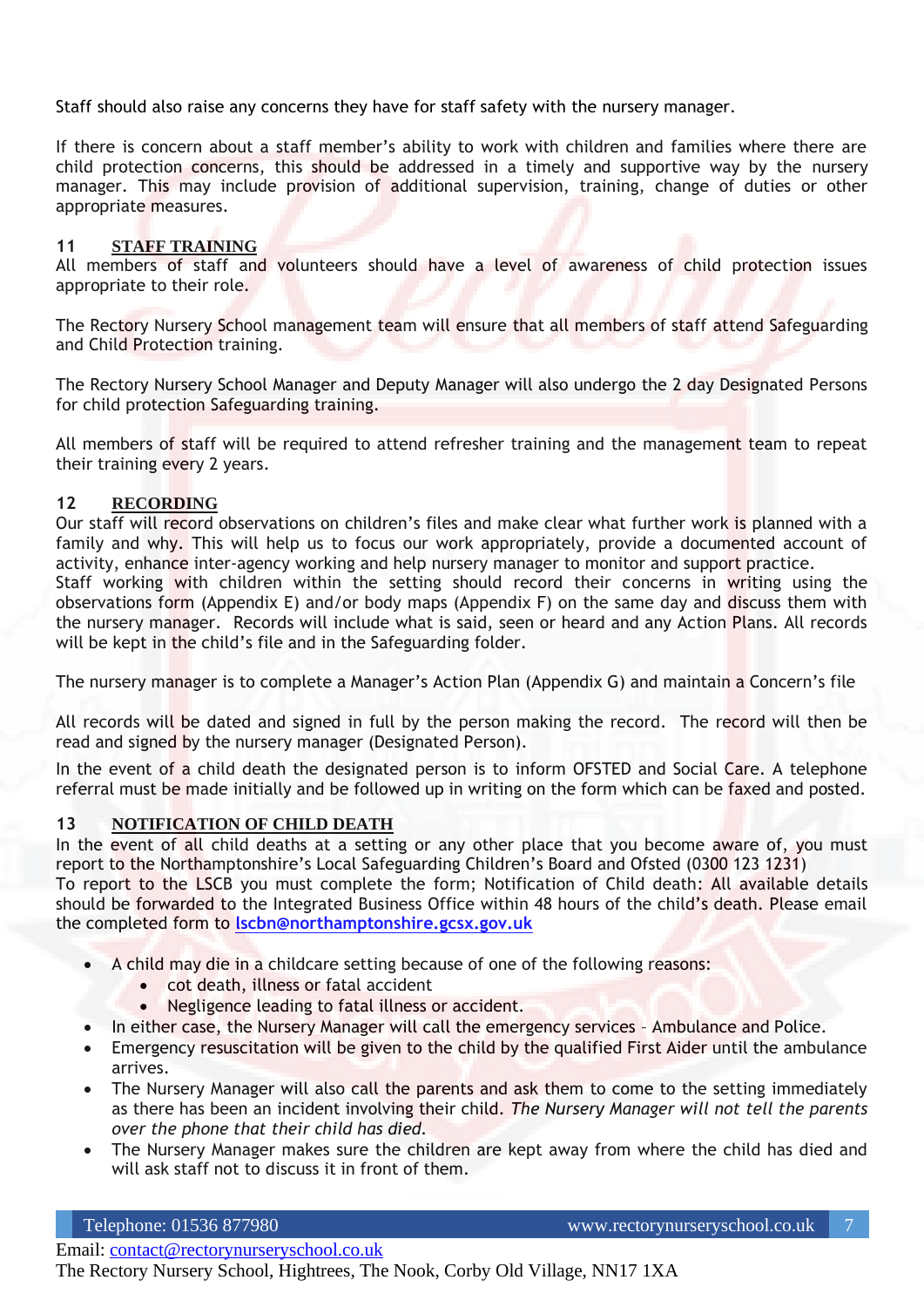- One member of staff is delegated to phone all the other parents to ask them to collect their child. The reason given must be agreed by the Nursery Manager and be the same given to each parent.
- The Nursery Manager will decide how long the nursery will remain closed for.
- When the children have gone home, staff remain at the setting and are available for police questioning and go home when the police have agreed.
- All staff co-operate fully with any investigation that takes place.
- A critical incident report is written up and a RIDDOR report is sent to the Health and Safety Executive, the Nursery Manager is responsible for this.
- The Chief Executive will decide how the death is investigated within the organisation.
- The Nursery Manager is aware of the effects of such a death and that some levels of grief that staff may feel may be overwhelming. Bereavement Counselling is made available where necessary.
- Nursery Manager will agree with senior staff how parents will be informed of what has happened
- MASH Team and OFSTED will be contacted.

#### **14 WHISTLEBLOWING**

If a member of staff or volunteer has concerns about the conduct of a colleague or that a colleague has

- behaved in a way that has harmed, or may have harmed a child in any way or form;
- possibly committed a criminal offence against, or related to a child;
- behaved towards a child or children in a way that indicates s/he is unsuitable to work with children; or
- witnessed any form of bad practice through work

They will in the first instance discuss their concerns with the DSL for child protection who is Gina Garcha. Where the member of staff has concerns about the conduct of the nursery manager in relation to the above they will contact the Local safeguarding children board (0300 126 100), the DO's and inform OFSTED (0300 123 1231). If a child has been involved, then the MASH Team will also be called.

#### **OFSTED Whistleblower hotline**

- Call us on 0300 123 1231 (Monday to Friday from 8.00am to 6.00pm).
- Email whistleblowing@ofsted.gov.uk.

Address: WBHL **Ofsted** Piccadilly Gate Store Street Manchester M1 2WD

#### **Interagency referral Form: www.lscbnorthamptonshire.org.uk**

**NSPCC:** 0808 800 5000 **Disclosure and Barring Service (DBS) customerservices@dbs.gsi.gov.uk Telephone: 0870 909 0811 Appendix A**

#### **Abuse may be described as:**

*"An act, or failure to act, by the person responsible for the care of the child. If may involve cruelty,*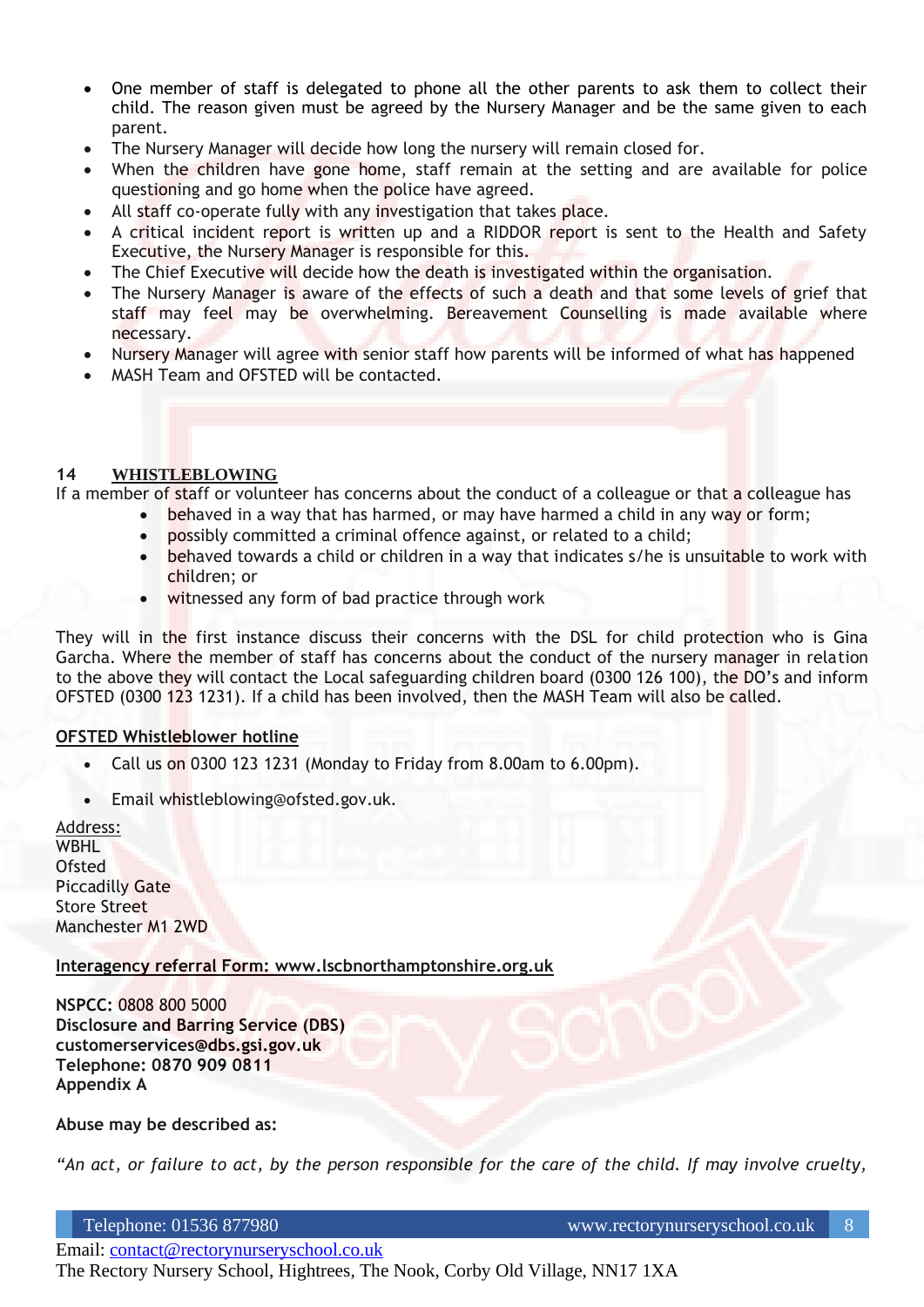#### **DEFINITIONS OF ABUSE APPENDIX A 1. Physical Abuse**

Physical abuse may involve hitting, shaking, throwing, poisoning, burning or scalding, drowning, suffocating or otherwise causing physical harm to a child. Physical harm may also be caused when a partner or carer feigns the symptoms of, or deliberately causes ill-health to a child whom they are looking after. This situation is commonly described using terms such as 'factitious illness by proxy' or 'Munchausen syndrome by proxy'.

Physical abuse can lead directly to neurological damage, physical injuries, disability, or at the extreme, death. Harm may be caused to children both by the abuse itself and by the abuse taking place in a wider family or institutional context of conflict and aggression. Physical abuse has been linked to aggressive behavior in children, emotional and behavioral problems, and emotional difficulties.

Signs and indicators of Possible Physical abuse.

In a child under one:

- Small circular bruises to the facial area
- Injuries to the mouth, including inside.
- Bruises to cheeks, ears, and forehead.
- Finger-shaped bruising around a limb.
- Many bruises at different stages of healing
- Special attention should be paid to burns and scalds.
- Bites including animal bites
- Swelling and unusual use of limbs
- Any serious injury with no explanation or confliction explanations.
- Fractures
- Brain injury

In addition to the above, be alert to changes in behaviour for children aged one to eight:

- Hyper-vigilance and watchfulness
- Flinching when approached or touched
- Withdrawn behaviour
- Depression
- Running away
- Fear of going home
- Fear of parents being contacted
- Reluctance to get changed
- Aggressive behaviour or unusually severe temper outbursts

Physical abuse may be the result of sudden, uncontrolled or pre-meditated assault of exposure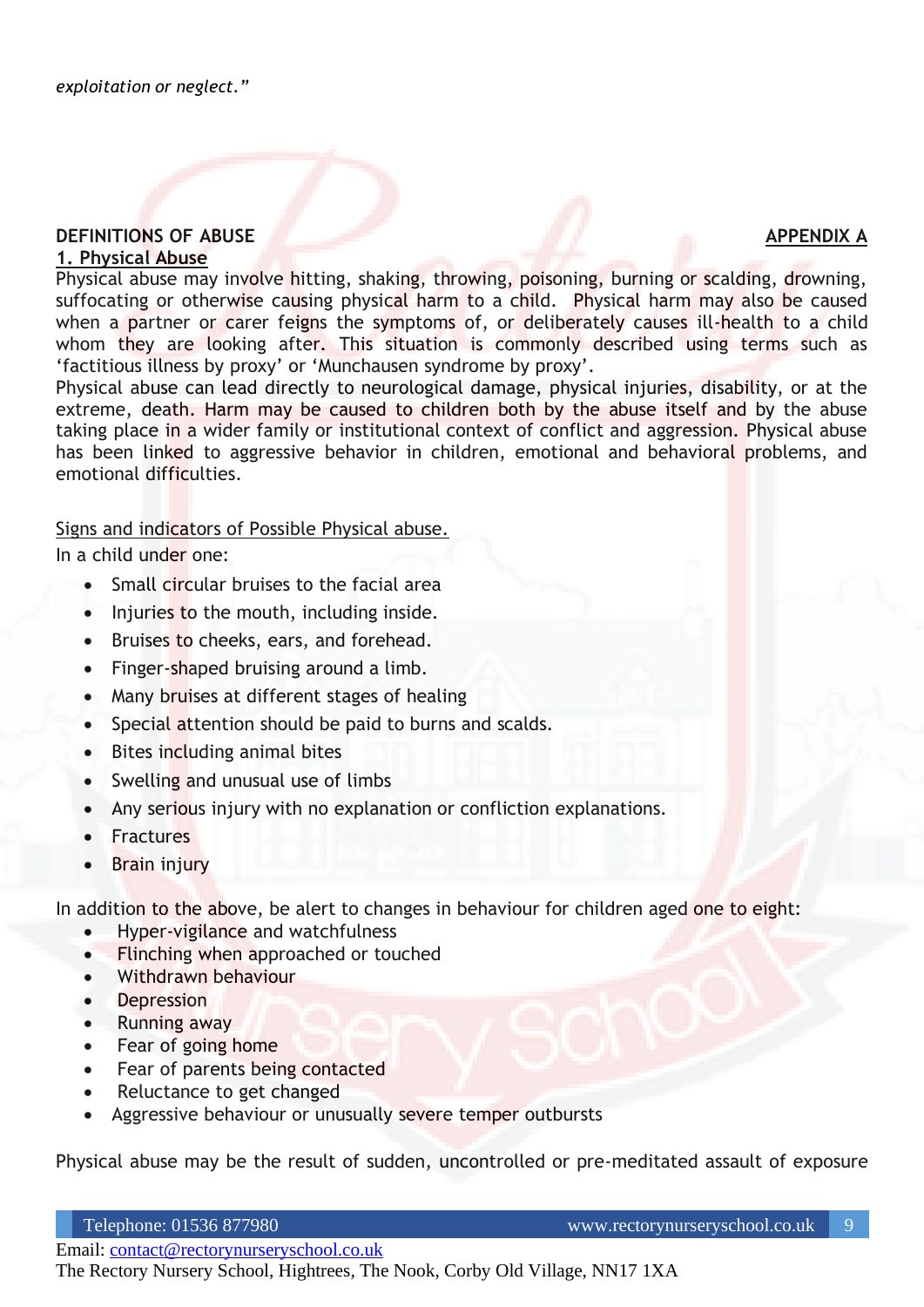to physical harm and may include:

- Injury
- Digestion or exposure to poisonous or harmful substance
- Domestic violence
- Infanticide
- Munchausen's syndrome by proxy

In general terms, accidental bruising is usually on the front of the body as children generally tend to fall forwards.

#### **The following situations should cause concern and precipitate action being taken:**

- Non-accidental bruising may be faint or severe and they may be a pattern to the timing of the bruising e.g. after the weekend.
- Where the explanation is not consistent with the injury, or with the stage of development of the child.
- Where there are changes of explanation, no explanation or an excessively plausible explanation of injuries observed.
- Where there has been an unreasonable delay in seeking medical advice that is obviously required.
- Where there is a history of frequently repeated injury, even though the explanation for each individual occurrence appears adequate.
- Constant complaints about a child (realistic or unrealistic)
- Over-hasty or violent reaction to a child's naughty or annoying behaviour.
- Unrealistic expectations of a child's performance

In children with disabilities, it may also include force-feeding and inappropriate restraint.

#### **2. Emotional Abuse**

Emotional abuse is the persistent ill treatment of a child which may cause severe and persistent adverse effects on the child's emotional development. It may involve conveying to children that they are worthless and unloved, inadequate, or valued only insofar as they meet the needs of another person. It may involve causing children frequently to feel frightened or in danger, or the exploitation or corruption of children. Some level of emotional abuse is involved in all types of ill-treatment of a child, though it may occur alone.

Emotional abuse can often be difficult to measure, and often children who appear physically well cared for may be emotionally abused by being taunted and belittled or by receiving little or no love, affection, or attention. Domestic violence, adult mental health problems, and parental substance misuse may be features in families where children are exposed to such abuse. Emotional abuse has an important impact on a developing child's mental health, behaviour, and self-esteem.

#### **Signs and indicators of** *Possible* **Emotional Abuse.**

Under one year old:

- Frozen watchfulness- where children become still and withdraw but stay 'on guard' from a fear of violence, reprimand or punishment.
- Failure to thrive or grow
- Slow responses to stimulation- may be evidence of a developmental delay
- Poor interaction with main parent/carer
- Self stimulation- such as head banging or rocking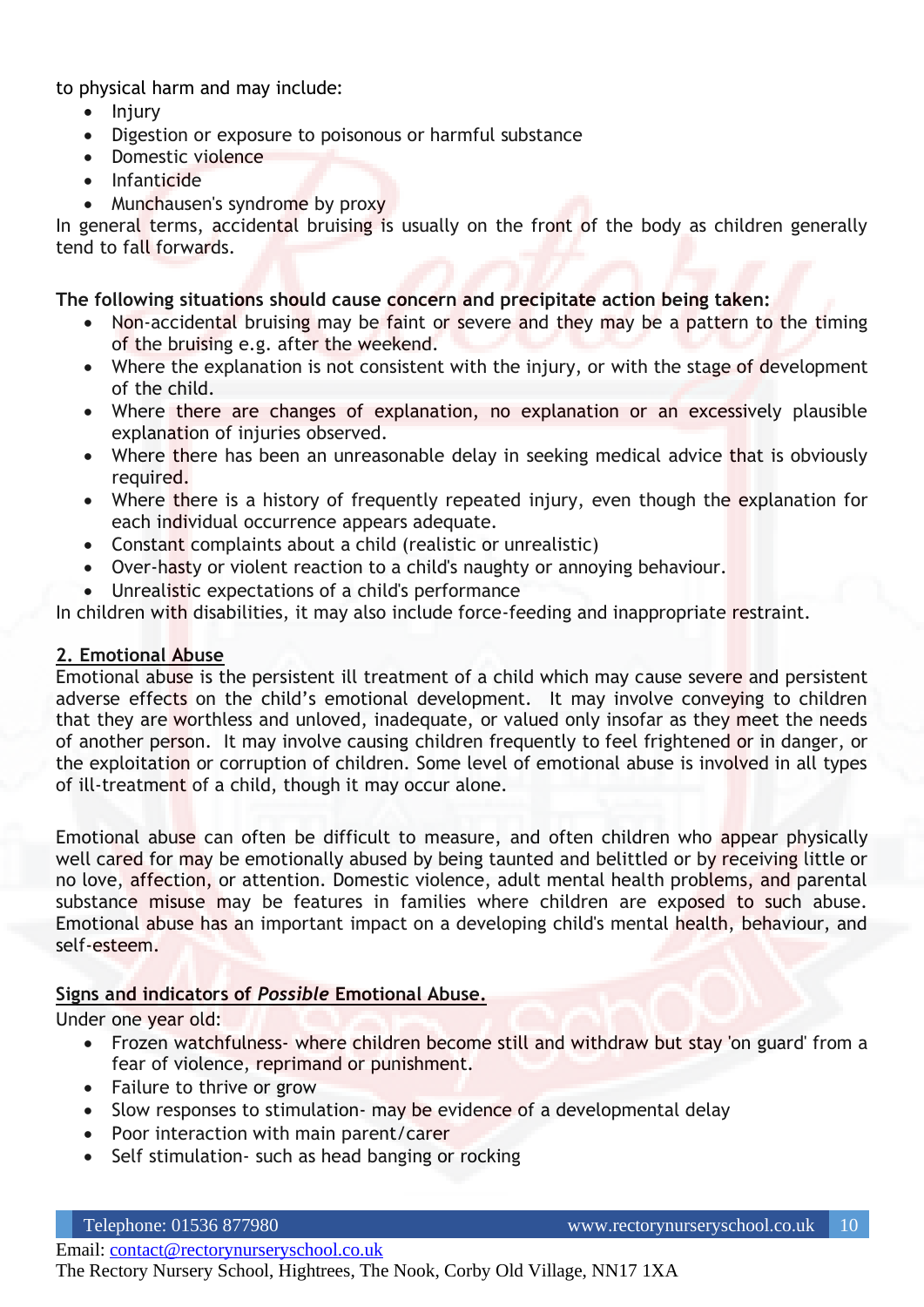- Babies who are shouted at may cry when picked up, preferring to be left alone
- An anxious baby may not feed and sleep well.

One to five years:

- Indifference to parent, or over-affectionate.
- Temper tantrums or prolonged crying
- Behaviour to attract attention, or indiscriminate affection towards adults
- Extreme sulking not responding to positive attention
- Self stimulation rocking, hair twisting
- Being unable to play
- lack of curiosity and natural exploratory behaviour
- Being unable to make friends
- Fearful, distressed, withdrawn, or emotionally flat.
- Self-harm
- Constantly seeking to please
- Poor language development, memory, and intelligence.

## **3. Neglect**

Neglect is the persistent failure to meet a child's basic physical and/or psychological needs, likely to result in the serious impairment of the child's health or development. It may involve a parent or carer failing to provide adequate food, shelter and clothing, failing to protect a child from physical harm or danger, or the failure to ensure access to appropriate medical care or treatment. It may also include neglect of, or unresponsiveness to, a child's basic emotional needs.

Neglect is a difficult form of abuse to recognise but can have some of the most lasting and damaging effects on children. It can also result in death in extreme cases. The key features of serious neglect are persistent, accumulative and occur over a period of time with little change. **Signs and symptoms of possible neglect** 

#### In a child under one:

- Loss of weight or being constantly under weight. Being significantly overweight
- Arriving at nursery wearing a nappy that does not appear to have been changed overnight.
- Untreated nappy rash
- A baby who is constantly dirty or 'smelly'
- Dehydration- a baby cannot help themselves to a drink. A quiet or unemotional baby.
- Poor skin and hair tone

One to eight years (as above and :)

- Constant hunger may steal food
- Being tired all the time
- Obsessive or anxious behaviour
- Destructive tendencies
- Lack of confidence
- Not seeking or expecting comfort or attention
- Inappropriate clothing
- Constant failure to attend medical appointments.

**THE LISTS OF POSSIBLE SIGNS AND SYMPTOMS ARE EXHAUSTIVE - ALWAYS CONSIDER THE**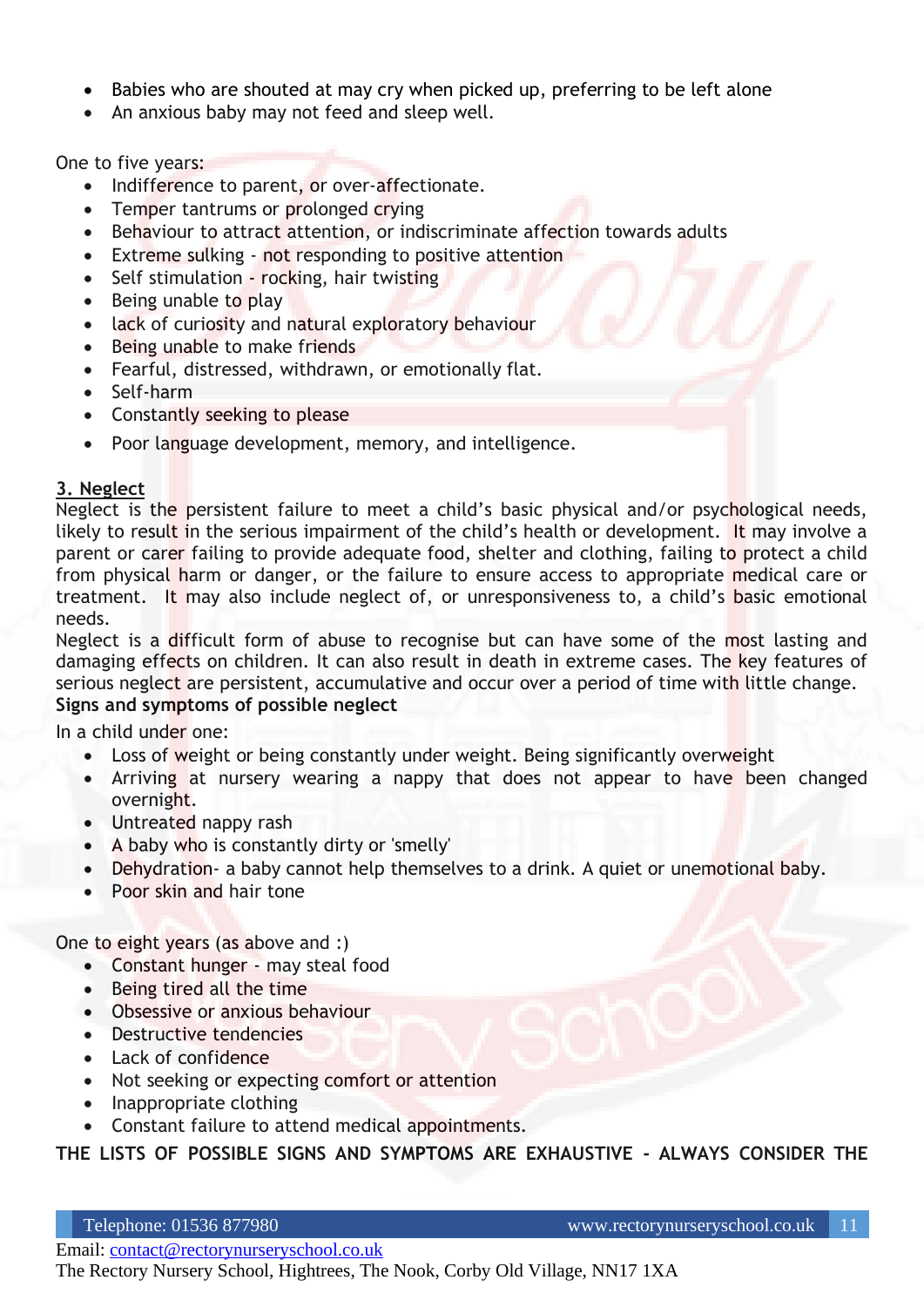#### **BIGGER PICTURE AND FOLLOW THE CHILD PROTECTION PROCEDURE AT ALL TIMES**

#### **4. Sexual Abuse**

Sexual abuse involves forcing or enticing a child or young person to take part in sexual activities, whether or not the child is aware of what is happening. The activities may involve physical contact, including penetrative (e.g. rape and buggery) or non-penetrative acts. They may include non-contact activities, such as involving children in looking at or in the production of pornographic material or watching sexual activities, or encouraging children to behave in sexually inappropriate ways.

Sexual abuse is the involvement of developmentally immature children with adults in sexual activities they do not truly comprehend, to which they are unable to give informed consent, or which are illegal, or which violate the social taboos of family life. The severity of impact on a child is believed to increase the longer the abuse continues, the more extensive the abuse and the older the child. The abuse is often kept secret by a variety of methods and may carry on for considerable periods of time before it is brought to anyone's attention.

Signs and indicators of possible sexual abuse

In a child under one:

- Injury, pain or itching in the genital area
- Bruising or bleeding near the genital area \*
- Sexually transmitted disease- oral or vaginal.\*. Vaginal discharge or infection
- Unusual fear during particular situations e.g. nappy changing.

In a child aged one to five:

- Sexual knowledge beyond their age, including descriptions or observations.
- Sexual drawings or language
- Sexual play with peers or toys
- Genital injury lacerations or bruising\*
- Vaginal discharge, bleeding, itching, or soreness. . Discomfort when walking or sitting down
- Sexually transmitted disease oral or vaginal\*
- Physical harm associated with sexual abuse- bruises bite marks or burns in the genital or lower abdominal area.
- Sudden or unexplained changes in behaviour
- Pain on passing urine, recurrent urinary tract infections. Disclosure of abuse\*
- Inappropriate behaviour of a sexual nature towards adults

Those indicators marked with \* should be taken as very serious indicators.

Staff understand that it is not our job to investigate an allegation. We take record of what is said or seen and follow the procedure of referral. (See flowchart – Appendix B).

#### **5. Domestic Abuse**

It is impossible to prevent children witnessing domestic violence. They may see or hear the abusive episode, be used or even involved in the violence (e.g. the child may be in his mother's arms when she is hit), will experience the aftermath, and sense the tension in the build-up to the abuse. Even when the parents believe the children were unaware of what was happening, the children can often give detailed accounts of the events.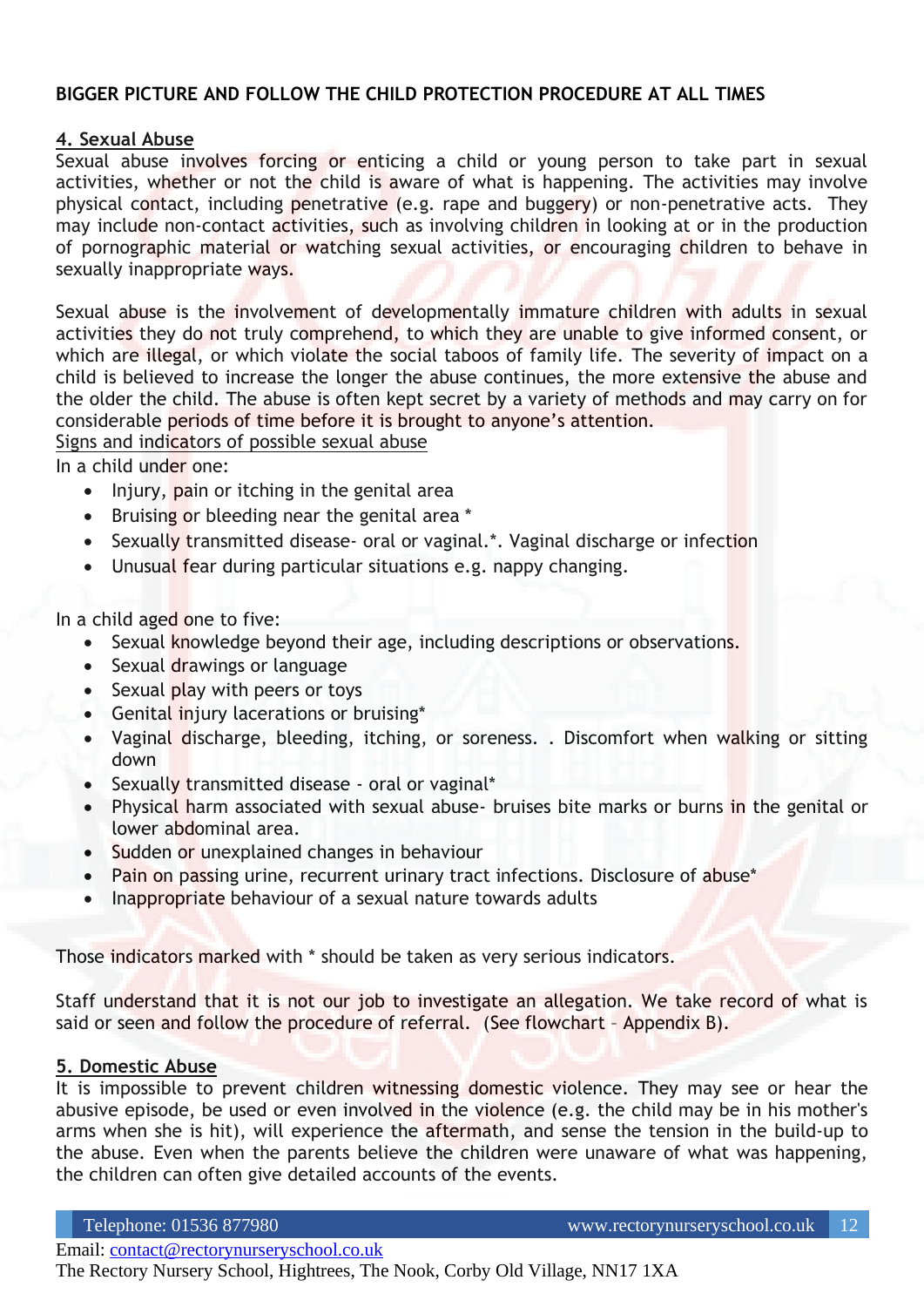Children are affected not only by directly witnessing abuse, but also by living in an environment where usually the main caregiver - is being repeatedly victimised.

- children can suffer from witnessing abuse
- children can be harmed as a result of trying to break up a fight or ward off an attack by the abuse
- children can pick up on the fear, anxiety and trauma of the person being abused and can also pick up on the aggressive vibes from the perpetrator of violence
- children living in a home with domestic violence are at a far greater risk of suffering child abuse directly (the NSPCC recently reported that in one third of the child abuse cases they were made aware of, domestic violence in the home was a factor
- children can be used to manipulate one partner against the other, both while still living together and once the victim of abuse has left
- children are frequently used to threaten the victim to ensure they stay or submit to further abuse (threats such as the abuser will harm or kill the children, report the mother to Social Services, or gain custody of the children are all very common)

Signs and Indicators of possible domestic abuse

- Indifference to parent, or over-affectionate.
- Temper tantrums or prolonged crying
- Behaviour to attract attention, or indiscriminate affection towards adults
- Extreme sulking not responding to positive attention
- Self-stimulation rocking, hair twisting
- Being unable to play
- lack of curiosity and natural exploratory behaviour
- Being unable to make friends
- Fearful, distressed, withdrawn, or emotionally flat.
- Self-harm
- Constantly seeking to please
- Poor language development, memory, and intelligence.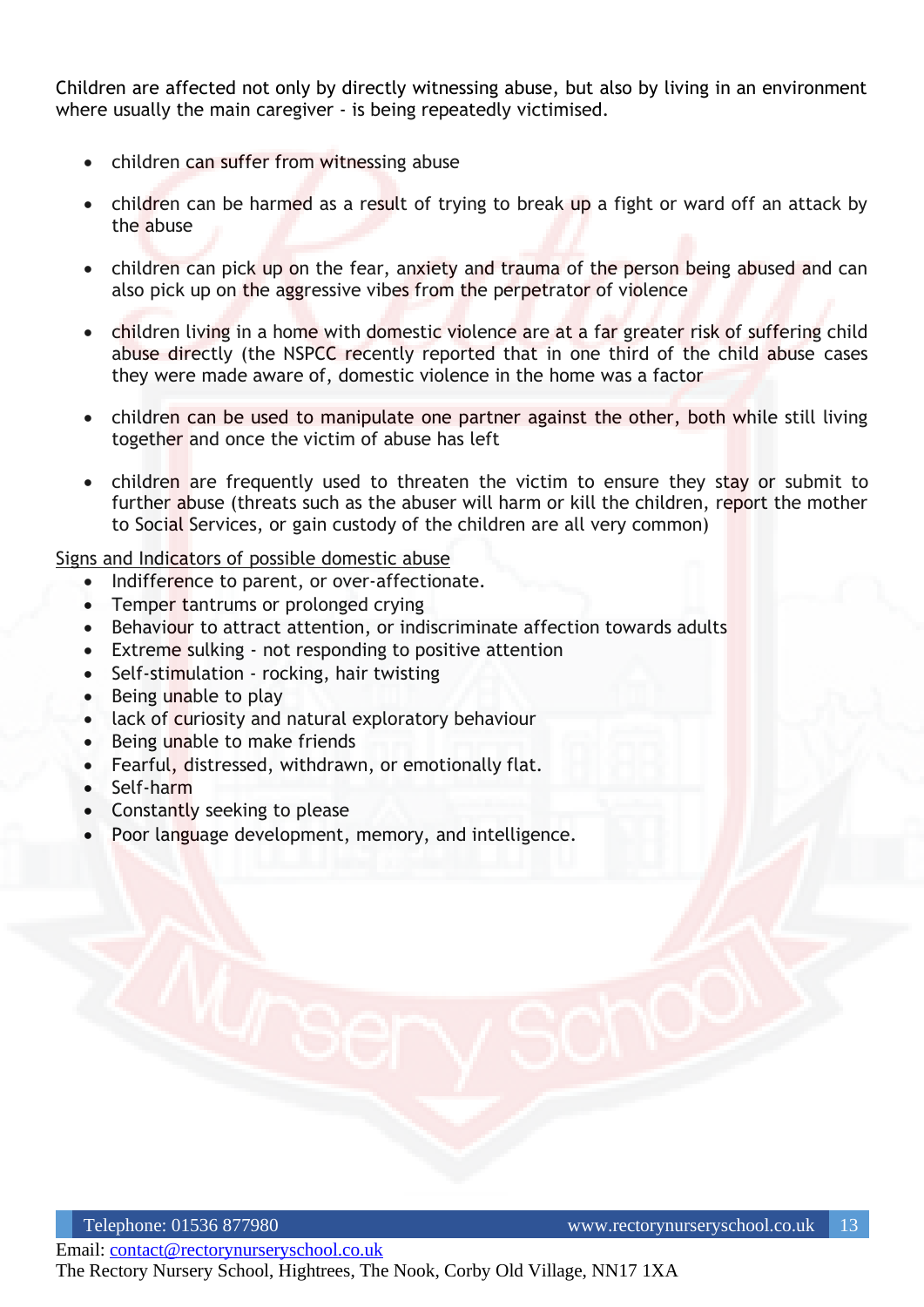

The Rectory Nursery School, Hightrees, The Nook, Corby Old Village, NN17 1XA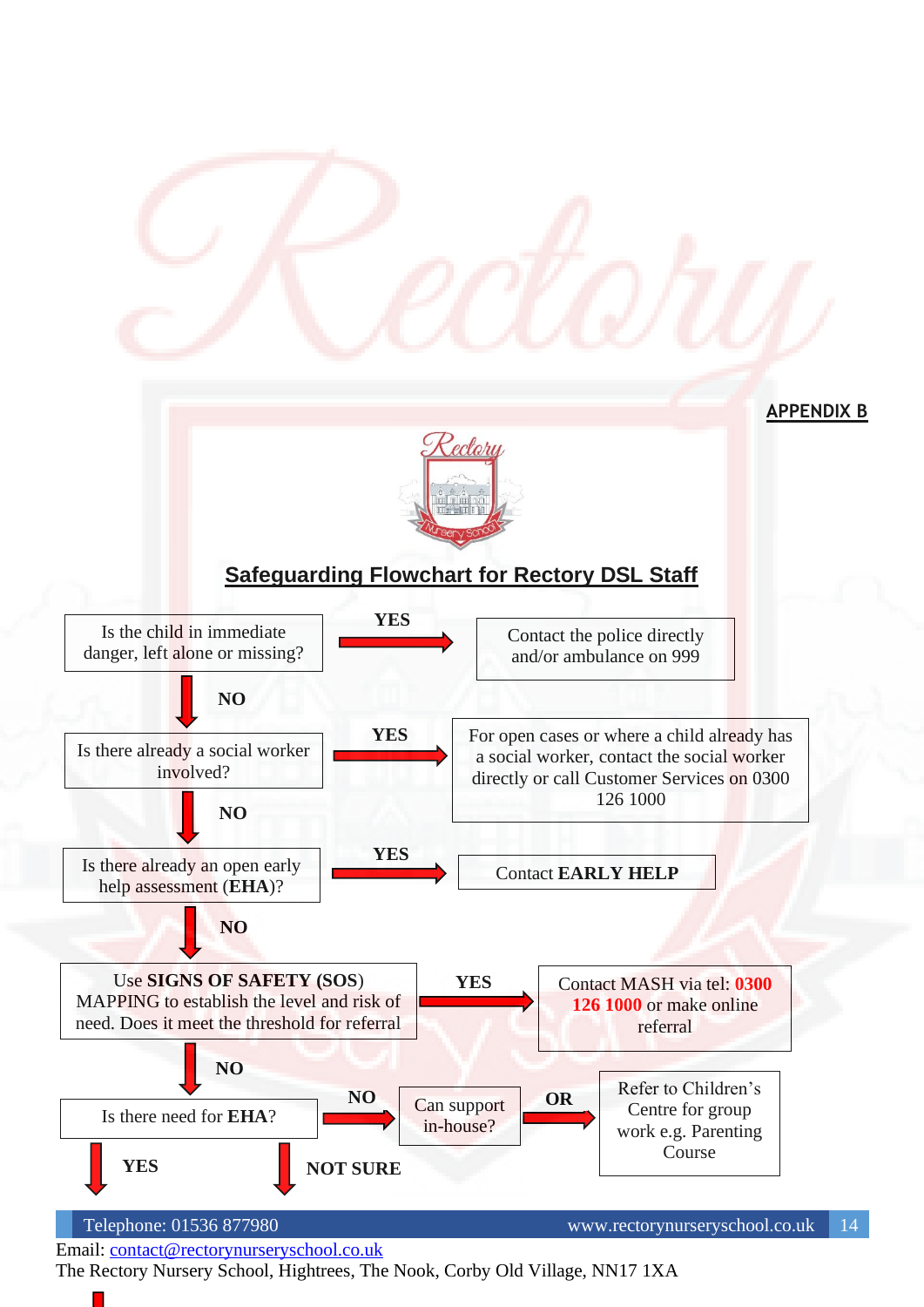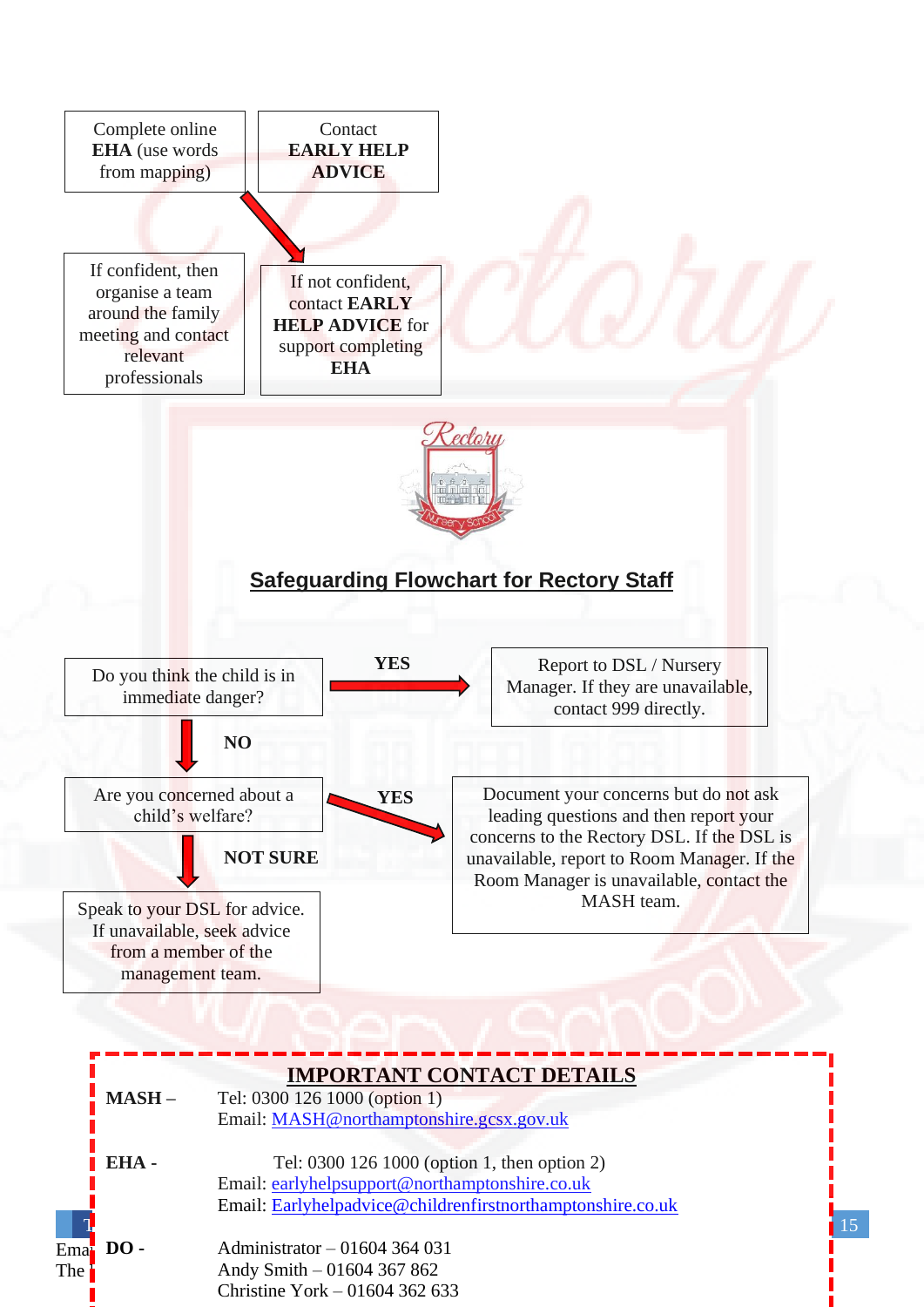# **APPENDIX C**

#### **Observations Form**

| Concern/Observation                         |  |
|---------------------------------------------|--|
|                                             |  |
|                                             |  |
|                                             |  |
|                                             |  |
|                                             |  |
|                                             |  |
|                                             |  |
|                                             |  |
|                                             |  |
|                                             |  |
|                                             |  |
|                                             |  |
| <b>Summary of Discussion /Action Points</b> |  |
|                                             |  |
|                                             |  |
|                                             |  |
|                                             |  |
|                                             |  |
|                                             |  |
|                                             |  |
|                                             |  |
|                                             |  |
|                                             |  |
|                                             |  |

Telephone: 01536 877980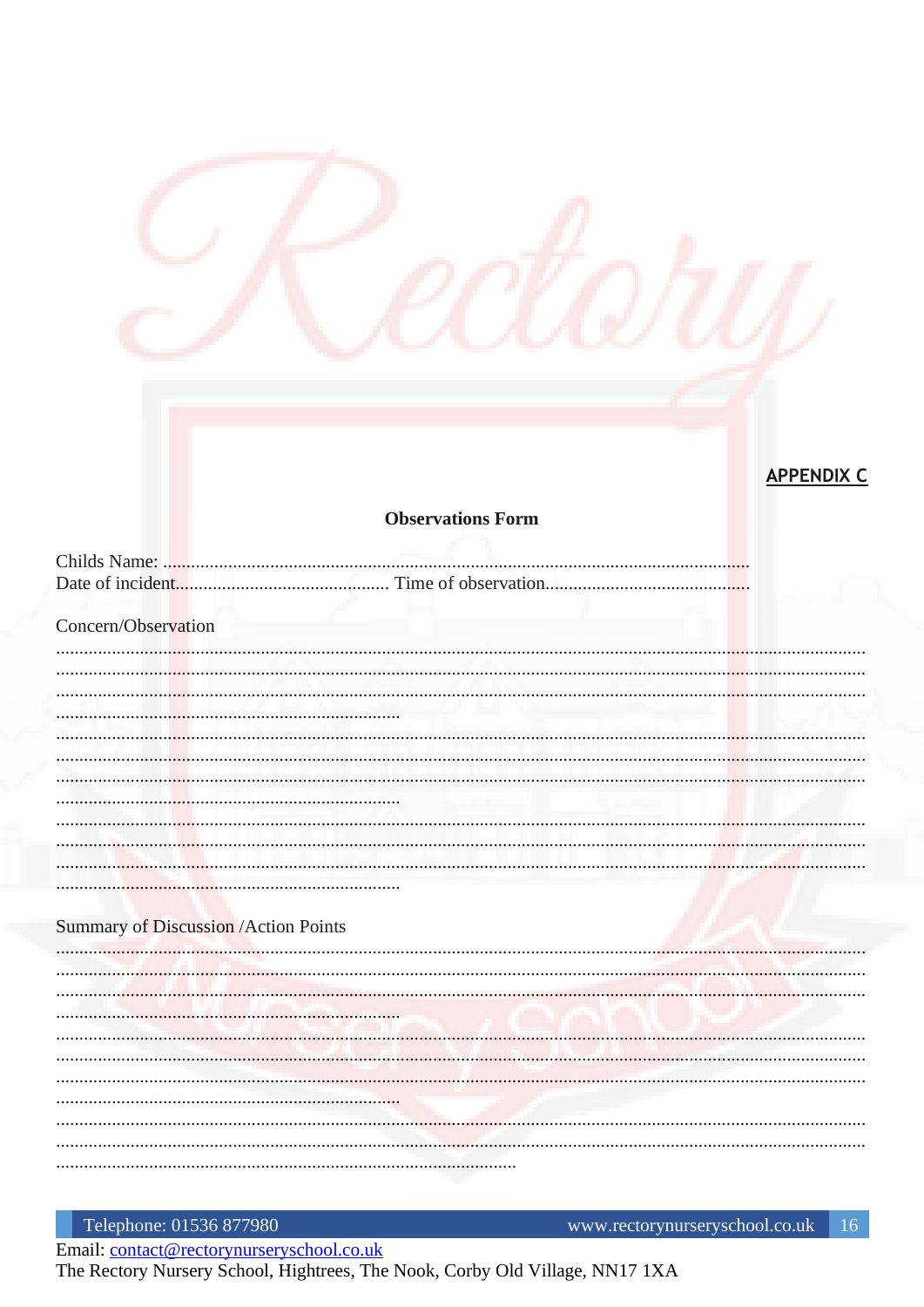| Other Agencies e.g. social worker                   |      |
|-----------------------------------------------------|------|
|                                                     |      |
|                                                     |      |
|                                                     |      |
|                                                     |      |
|                                                     | Date |
|                                                     |      |
|                                                     |      |
|                                                     |      |
|                                                     |      |
| $\mathbf{\underline{APP}}$                          |      |
| $\frac{\overline{\text{END}}}{\text{IX D}}$         |      |
| ${\bf y}$<br>$\textcircled{1}$<br>Map               |      |
|                                                     |      |
|                                                     |      |
|                                                     |      |
|                                                     |      |
|                                                     |      |
|                                                     |      |
|                                                     |      |
|                                                     |      |
|                                                     |      |
| ₫<br>$\overline{\text{CD}}$<br>$\overline{AD}$<br>G |      |
| $(a - b)$                                           |      |
|                                                     |      |
|                                                     |      |
|                                                     |      |
| Tel<br>Email:                                       | 17   |
| The Re                                              |      |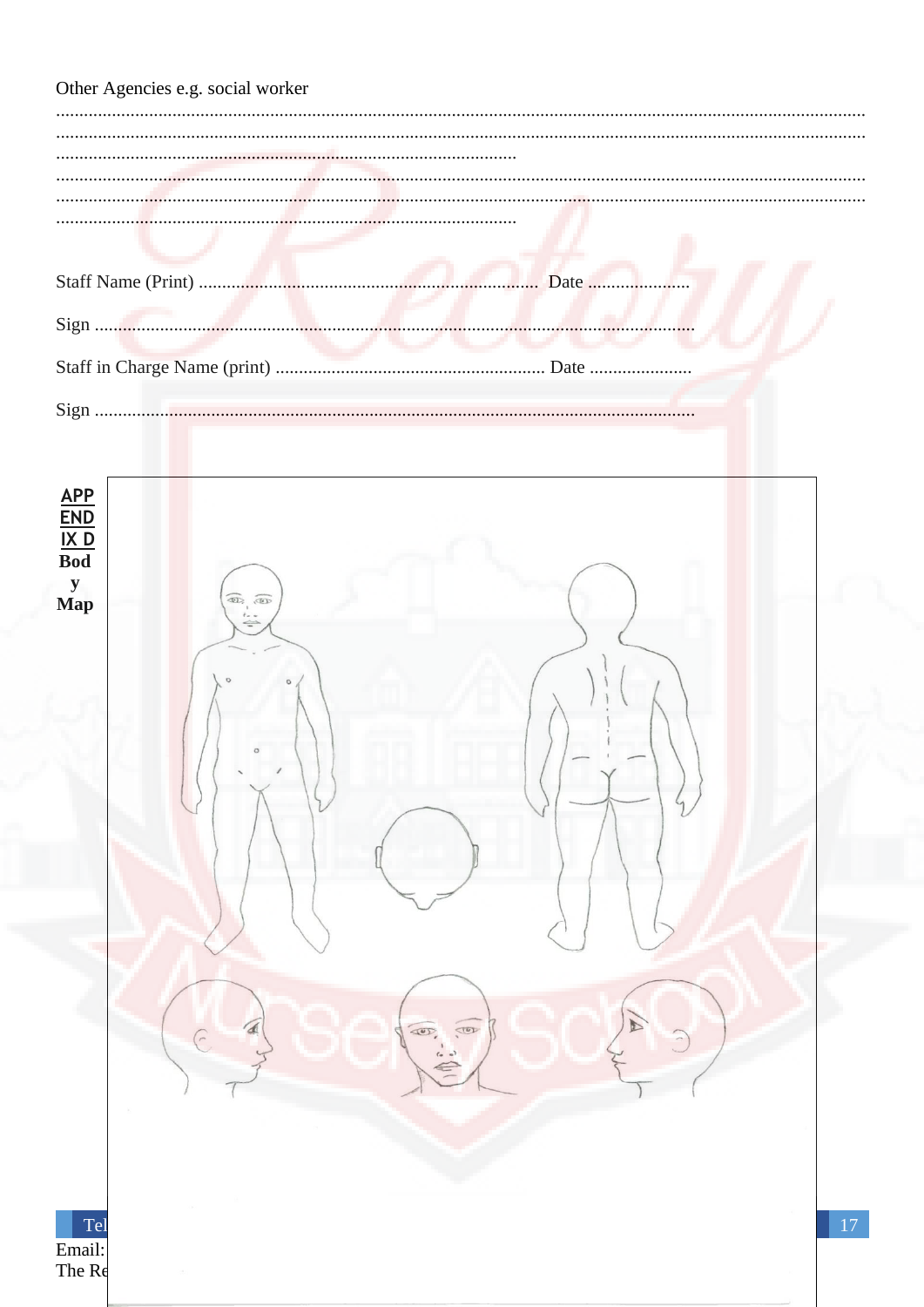Make a mark on the diagram where you notice injury/ies and attach to referral form. Keep a copy on file.

Name of child.......................................................................................... Date .................

**APPENDIX E**

# **CONFIDENTIAL Child Protection/Child Concern DP Action Plan**

## **Child's Name:**

**Name of staff that made concern:** 

#### **Date:**

| Nature of concern |  |
|-------------------|--|
|                   |  |
|                   |  |
|                   |  |
|                   |  |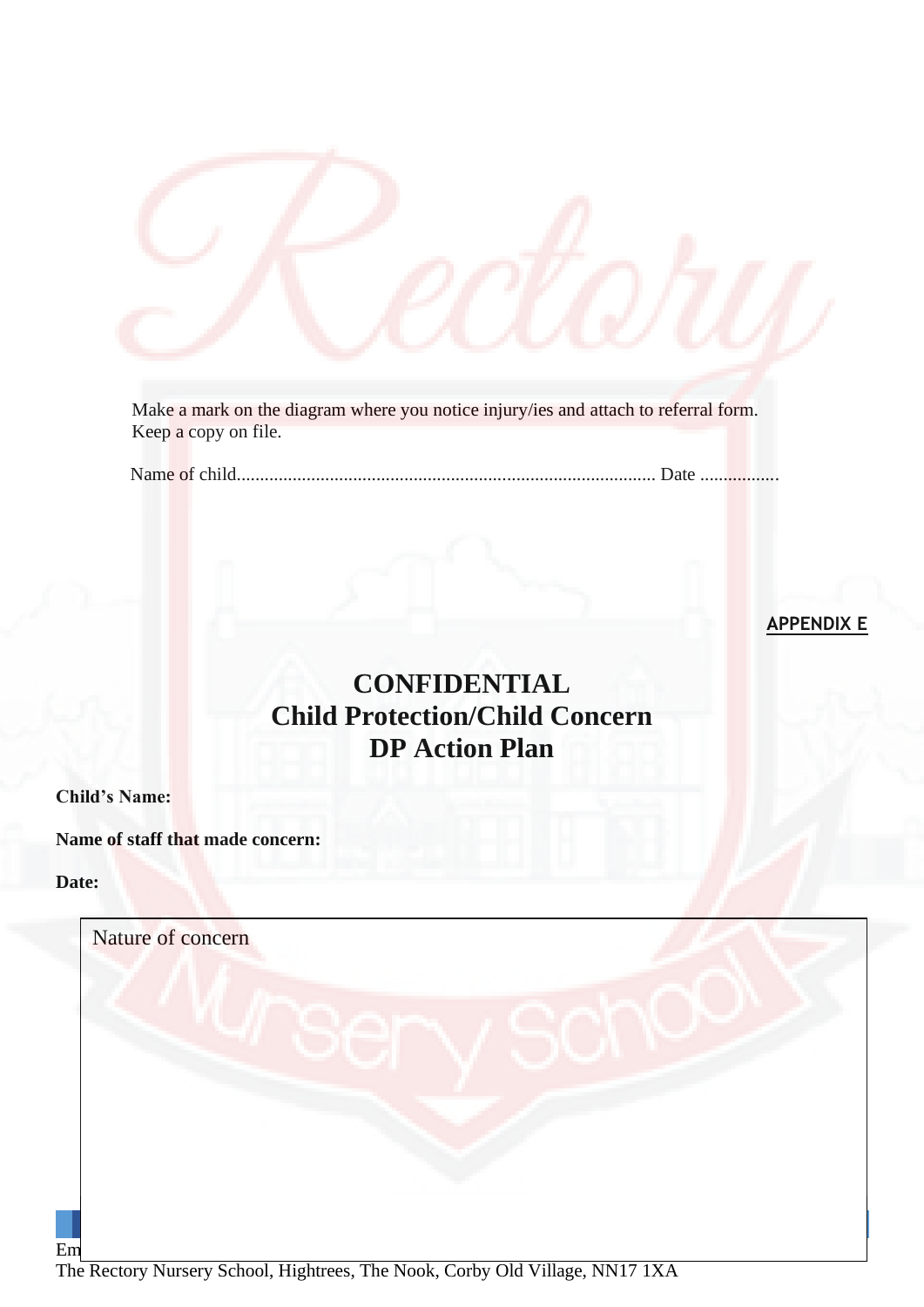| Action(s) agreed | Completed By | Manager<br>Name, Sign<br>and Date |
|------------------|--------------|-----------------------------------|
|                  |              |                                   |
|                  |              |                                   |

**APPENDIX F**

## **FORM A - NOTIFICATION OF CHILD DEATH**

**CDOP Identifier (Unique identifying number)** ………………………………………….

**Notification to be reported to CDOP Manager at: email**

**Tel:** Fax: **Fax:** Fax:

**The security of any system for transferring the information on these forms must be clarified and agreed with the Caldicott guardian.**

**If there are a number of agencies involved, liaison should take place to agree which agency will submit the** 

**Notification.**

#### **Child's Details**

| <b>Full Name of Child</b> |         |
|---------------------------|---------|
| Any aliases               |         |
| <b>DOB</b>                | NHS No. |

Email: [contact@rectorynurseryschool.co.uk](mailto:contact@rectorynurseryschool.co.uk)

The Rectory Nursery School, Hightrees, The Nook, Corby Old Village, NN17 1XA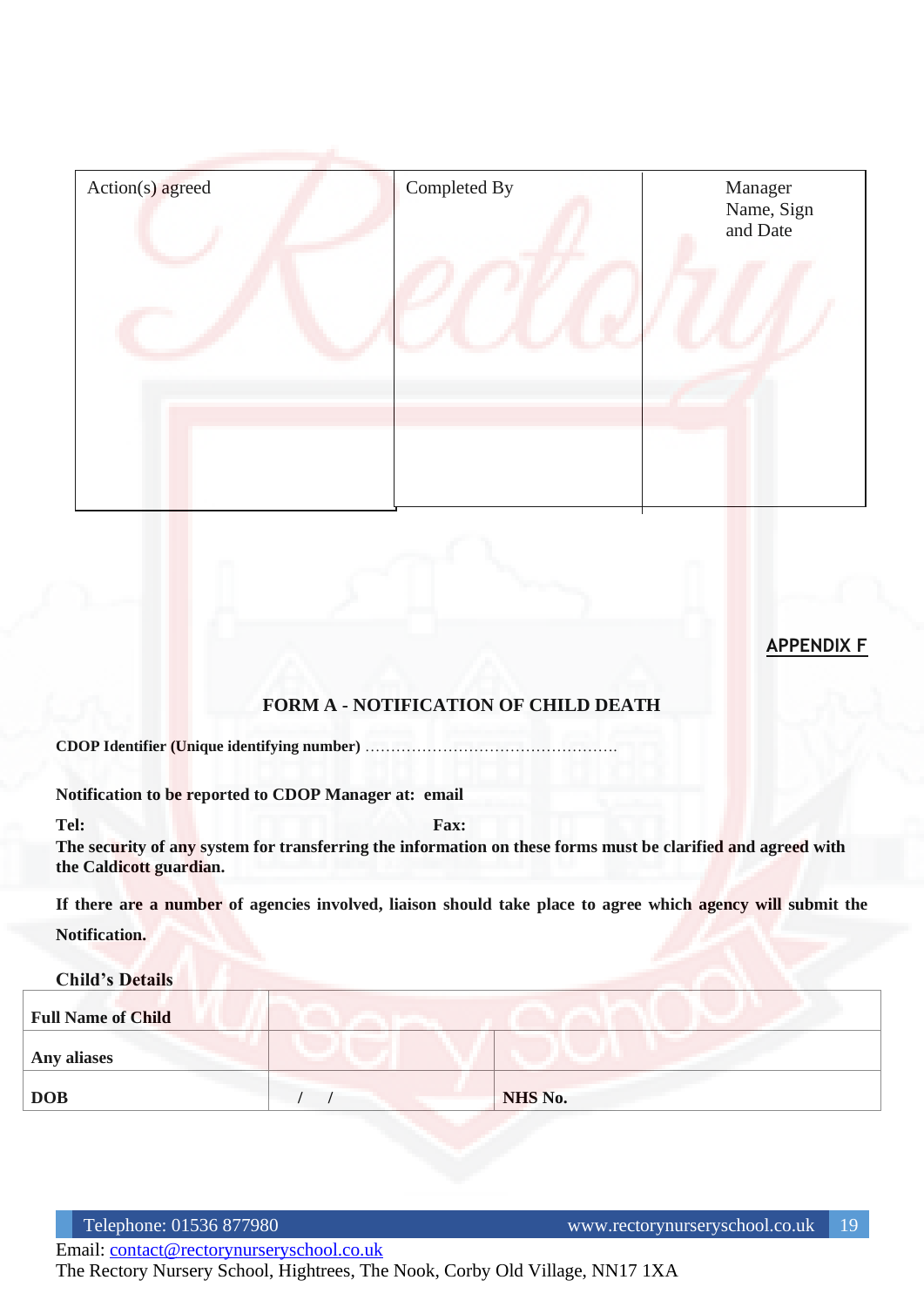| <b>Address</b>          |             |
|-------------------------|-------------|
|                         |             |
| <b>Postcode</b>         |             |
| School/nursery etc      |             |
| Date & time of death    | <b>Time</b> |
| <b>Address of death</b> |             |

Referral details

| Date of referral  |  |
|-------------------|--|
| Name of referrer  |  |
| <b>Agency</b>     |  |
| <b>Address</b>    |  |
| <b>Tel Number</b> |  |
| <b>Email</b>      |  |

## **Child's Details**

| Sex            | <b>Male</b>   |                          |                |                                    |
|----------------|---------------|--------------------------|----------------|------------------------------------|
|                | <b>Female</b> |                          |                |                                    |
| Age (yy/mm/dd) |               | Indicate if<br>estimated |                | <b>Estimated</b>                   |
|                |               |                          |                | Confirmed                          |
| Ethnic group   | White         |                          | <b>British</b> |                                    |
|                |               | I –                      | <b>Irish</b>   |                                    |
|                |               | L                        |                | <b>Any Other White background</b>  |
|                |               |                          |                | <b>Traveller of Irish Heritage</b> |
|                |               |                          | Gypsy/Roma     |                                    |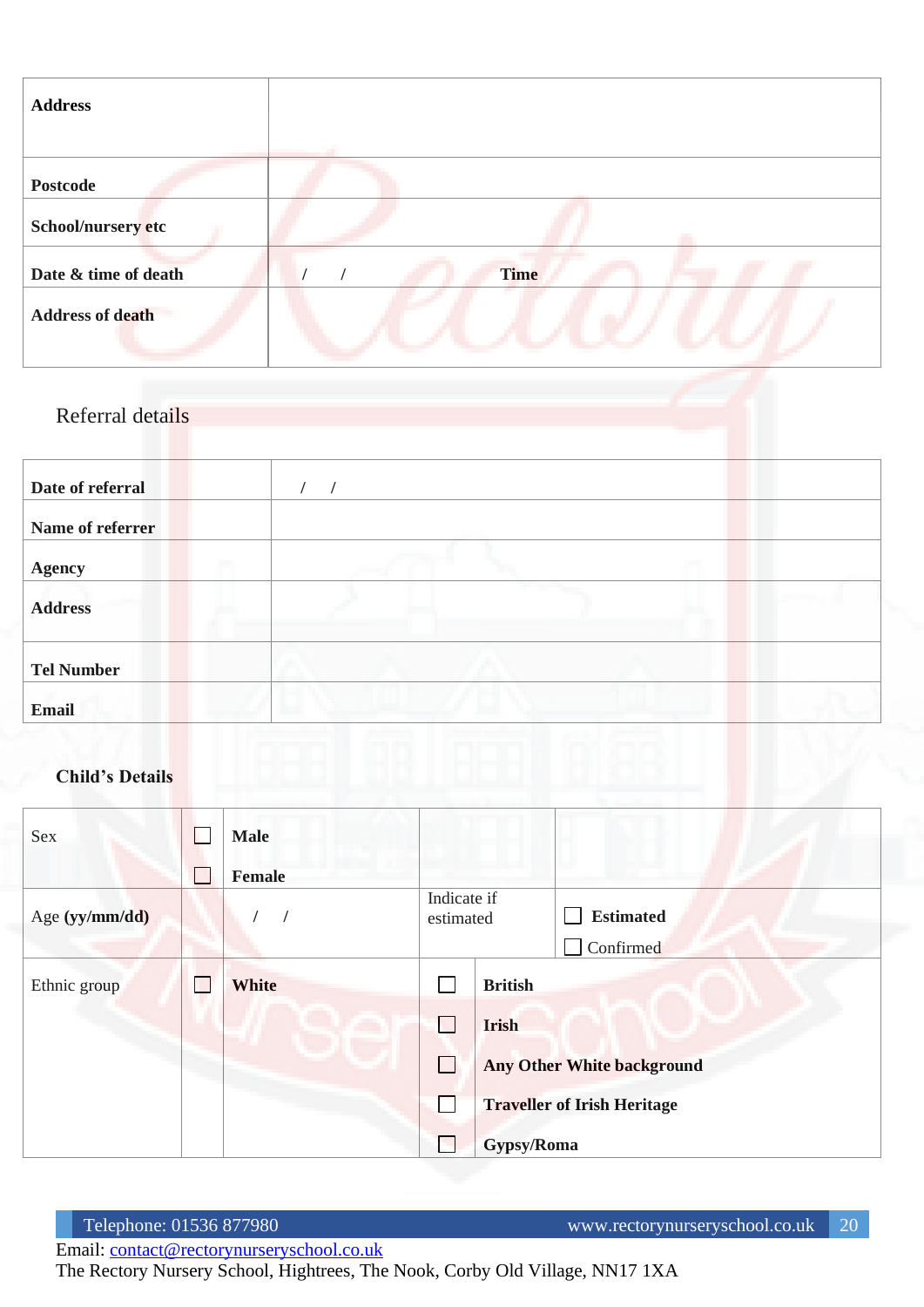|                           |                             | <b>Mixed</b>                                   |  | White & Black Caribbean          |
|---------------------------|-----------------------------|------------------------------------------------|--|----------------------------------|
|                           |                             |                                                |  | <b>White &amp; Black African</b> |
|                           |                             |                                                |  | <b>White &amp; Asian</b>         |
|                           |                             |                                                |  | Any other mixed                  |
|                           |                             | <b>Asian or Asian British</b>                  |  | <b>Indian</b>                    |
|                           |                             |                                                |  | Pakistani                        |
|                           |                             |                                                |  | <b>Bangladeshi</b>               |
|                           |                             |                                                |  | Any other Asian                  |
|                           |                             | <b>Black or Black British</b>                  |  | <b>Caribbean</b>                 |
|                           |                             |                                                |  | African                          |
|                           |                             |                                                |  | Any other black background       |
|                           |                             | <b>Chinese or other ethnic</b>                 |  | <b>Chinese</b>                   |
|                           |                             | group                                          |  | Any other, specify               |
|                           |                             | Not known/not stated                           |  |                                  |
|                           |                             | Was consanguinity a factor                     |  |                                  |
|                           |                             | (please indicate yes or no)?                   |  |                                  |
|                           |                             | Was the child subject to a Child               |  |                                  |
|                           |                             | <b>Protection Plan or any other</b>            |  |                                  |
|                           |                             | statutory order (please indicate<br>yes or no? |  |                                  |
| <b>Immigration Status</b> | $\mathcal{L}_{\mathcal{A}}$ | Asylum seeker                                  |  |                                  |
|                           | H                           | <b>Refugee status</b>                          |  |                                  |
|                           |                             | <b>Exceptional leave to remain</b>             |  |                                  |

#### **Notification Details:**

Please outline circumstances leading to notification. Also include if any other review is being undertaken e.g. internal agency review; any action being taken as a result of this death.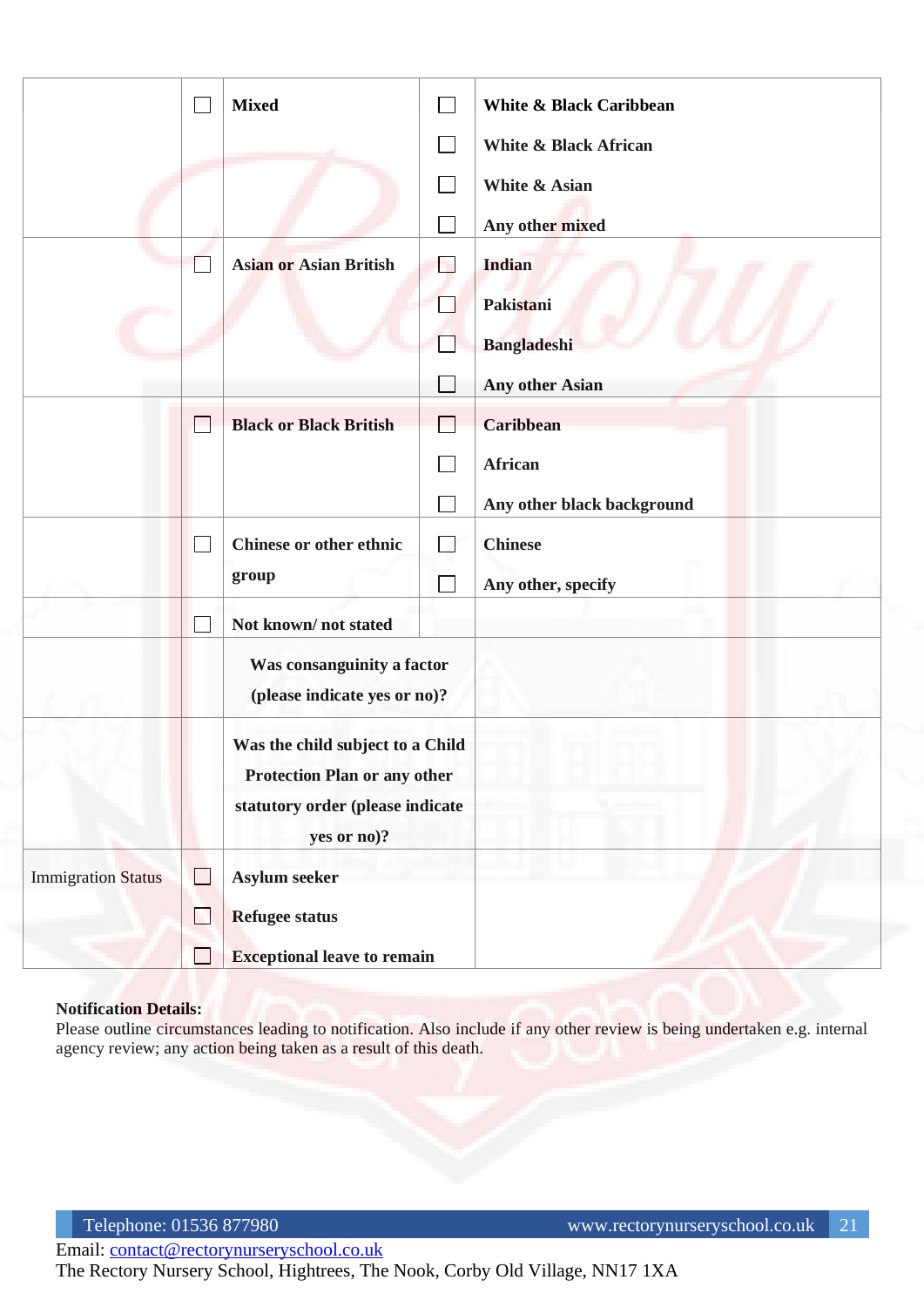## **Other Significant Family & Household Members**

| Full Name | <b>DOB</b>               | Relationship | Full Address |
|-----------|--------------------------|--------------|--------------|
|           | $1 - 1$                  |              |              |
|           | $\sqrt{2}$<br>$\sqrt{2}$ |              |              |
|           |                          |              |              |
|           | $\prime$                 |              |              |
|           |                          |              |              |
|           |                          |              | m            |

# Details of Agency Contacts

|            |                         |           | Agency Report |  |
|------------|-------------------------|-----------|---------------|--|
| Agency     | Name, Address & Tel No. | Requested | Received      |  |
|            |                         | (date)    | (date)        |  |
| ${\rm GP}$ |                         |           |               |  |
|            |                         |           |               |  |
|            |                         |           |               |  |
|            |                         |           |               |  |
|            |                         |           |               |  |
|            |                         |           |               |  |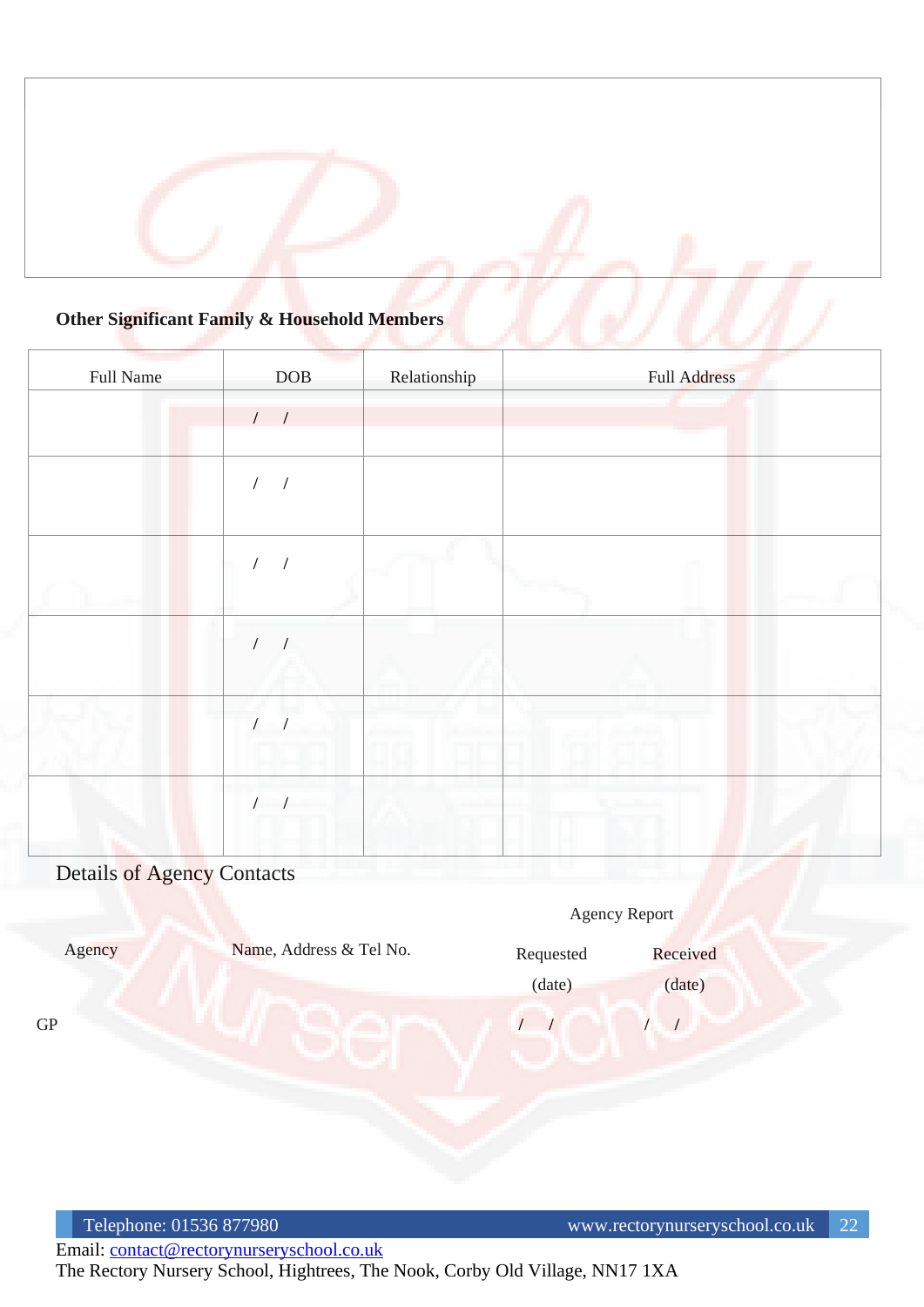| Midwife/                          |     | $\sqrt{ }$<br>$\prime$       | $\frac{1}{2}$                          |  |
|-----------------------------------|-----|------------------------------|----------------------------------------|--|
| Health Visitor/                   |     |                              |                                        |  |
| School nurse                      |     |                              |                                        |  |
| Paediatrician                     |     |                              |                                        |  |
| Police                            |     |                              |                                        |  |
| Children's                        |     | $\sqrt{ }$                   | 1                                      |  |
| Social Care                       |     |                              |                                        |  |
| School/nursery                    |     | $\sqrt{ }$<br>$\overline{1}$ | 1                                      |  |
| $\rm etc$                         |     |                              |                                        |  |
| Others (list all                  |     | $\prime$                     | $\sqrt{2}$                             |  |
| agencies                          |     |                              | $\sqrt{2}$                             |  |
| known to be<br>involved)          |     | $\sqrt{\phantom{a}}$         | $\overline{1}$                         |  |
|                                   |     |                              | $\sqrt{\phantom{a}}$<br>$\overline{1}$ |  |
|                                   |     |                              |                                        |  |
|                                   |     |                              |                                        |  |
|                                   |     |                              |                                        |  |
|                                   |     |                              |                                        |  |
|                                   |     |                              |                                        |  |
|                                   |     |                              |                                        |  |
| Details of the death:             |     |                              |                                        |  |
| <b>Location and Department of</b> |     |                              |                                        |  |
| death or fatal event $^\ast$      |     |                              |                                        |  |
| Death certificate issued?         | Yes | N <sub>o</sub>               |                                        |  |
|                                   |     |                              |                                        |  |

Telephone: 01536 877980 www.rectorynurseryschool.co.uk 23

Email: [contact@rectorynurseryschool.co.uk](mailto:contact@rectorynurseryschool.co.uk)

The Rectory Nursery School, Hightrees, The Nook, Corby Old Village, NN17 1XA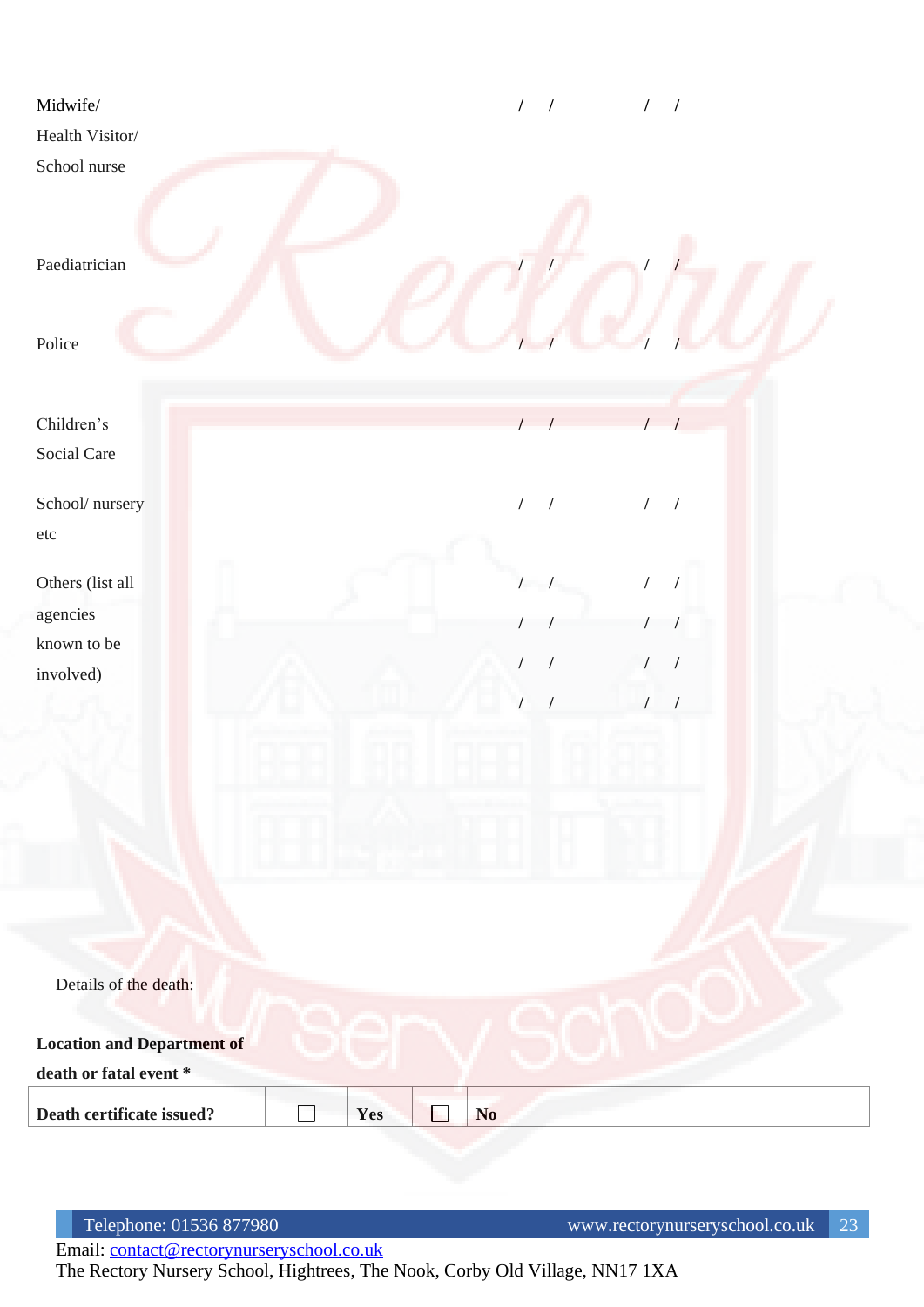| For neonatal deaths                                                                                                  | a. Main diseases or conditions in infant                                                                                                                                                           |                        |                   |  |  |
|----------------------------------------------------------------------------------------------------------------------|----------------------------------------------------------------------------------------------------------------------------------------------------------------------------------------------------|------------------------|-------------------|--|--|
| Any known cause of death as                                                                                          |                                                                                                                                                                                                    |                        |                   |  |  |
| specified on the death<br>certificate?                                                                               | b. Other diseases or conditions in infant<br>c. Main maternal diseases or conditions affecting infant<br>d. Other maternal diseases or conditions affecting infant<br>e. Other relevant conditions |                        |                   |  |  |
| For deaths of children aged<br>over 28 days<br>Any known cause of death as<br>specified on the death<br>certificate? | Ia<br>Ib<br>Ic<br>$\mathbf{I}$                                                                                                                                                                     |                        |                   |  |  |
| Death expected?                                                                                                      |                                                                                                                                                                                                    | <b>Expected</b>        | Unexpected        |  |  |
| <b>Reported to Coroner</b>                                                                                           |                                                                                                                                                                                                    | Yes                    | Date:<br>$\prime$ |  |  |
|                                                                                                                      |                                                                                                                                                                                                    | N <sub>o</sub>         | Name:             |  |  |
| <b>Reported to Registrar</b>                                                                                         |                                                                                                                                                                                                    | Yes                    | Date:<br>$\prime$ |  |  |
|                                                                                                                      | $\overline{\phantom{0}}$                                                                                                                                                                           | $\bf No$               | Name:             |  |  |
| Post mortem examination:                                                                                             |                                                                                                                                                                                                    | Yes                    | Date:             |  |  |
|                                                                                                                      |                                                                                                                                                                                                    | $\mathbf{N}\mathbf{0}$ | Venue:            |  |  |

\* place where the child is believed to have died, or where the event directly leading to death occurred. For example, if a child is involved in a road traffic accident, and is resuscitated but subsequently dies, the location of death should be recorded as the site of the collision, rather than the hospital where the child's death was confirmed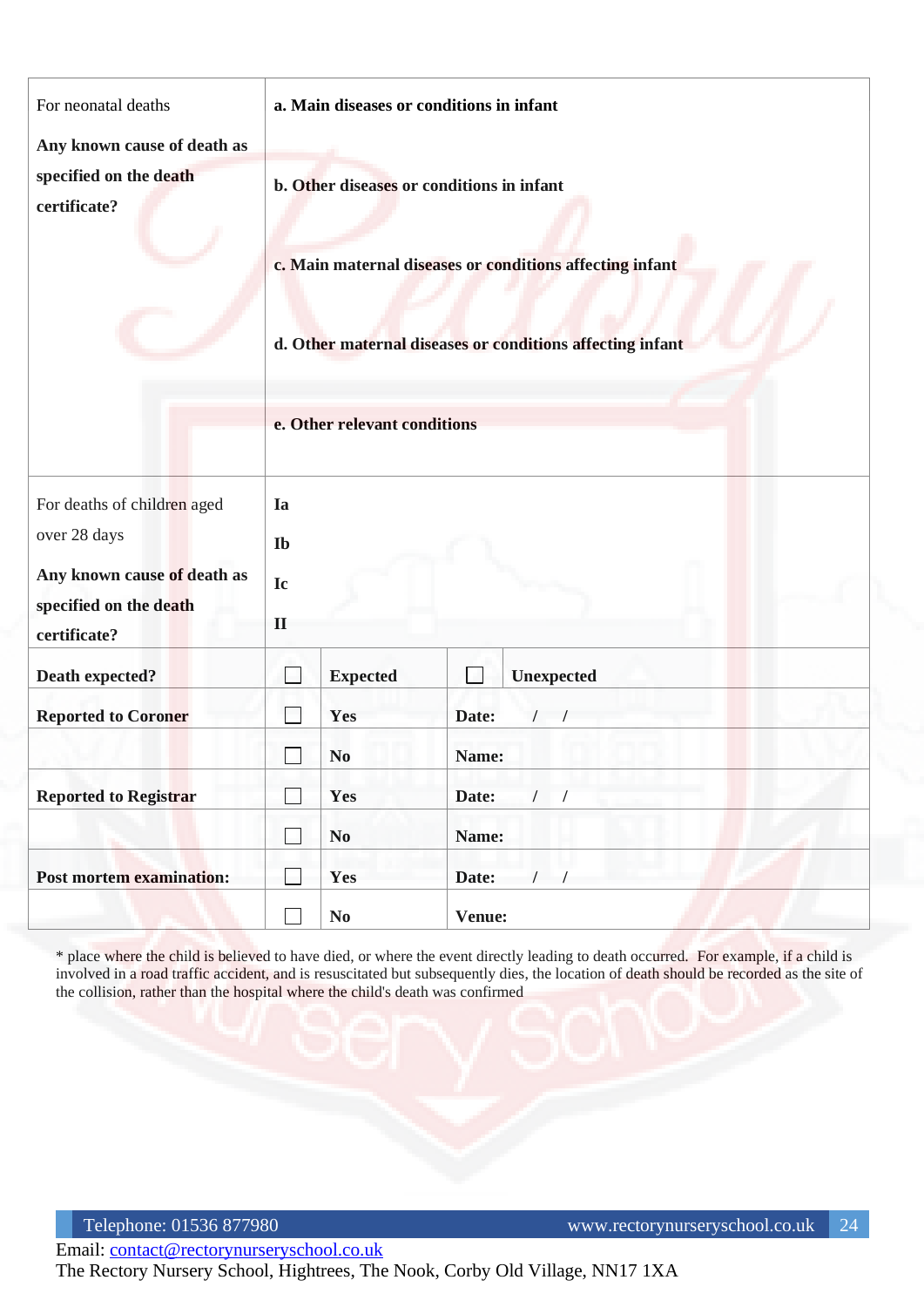| <b>General review</b><br>$\Box$<br>In depth review<br>×.<br><b>Serious Case Review</b><br><b>Perinatal Review</b><br>Other<br>Date of local case discussion<br>Date discussed at panel<br>$\prime$<br>$\prime$ |  |
|----------------------------------------------------------------------------------------------------------------------------------------------------------------------------------------------------------------|--|
|                                                                                                                                                                                                                |  |
|                                                                                                                                                                                                                |  |
|                                                                                                                                                                                                                |  |
|                                                                                                                                                                                                                |  |
|                                                                                                                                                                                                                |  |
|                                                                                                                                                                                                                |  |
|                                                                                                                                                                                                                |  |
|                                                                                                                                                                                                                |  |
|                                                                                                                                                                                                                |  |
|                                                                                                                                                                                                                |  |
|                                                                                                                                                                                                                |  |
|                                                                                                                                                                                                                |  |
|                                                                                                                                                                                                                |  |
|                                                                                                                                                                                                                |  |
|                                                                                                                                                                                                                |  |
|                                                                                                                                                                                                                |  |
|                                                                                                                                                                                                                |  |
|                                                                                                                                                                                                                |  |
|                                                                                                                                                                                                                |  |
|                                                                                                                                                                                                                |  |
|                                                                                                                                                                                                                |  |
|                                                                                                                                                                                                                |  |
|                                                                                                                                                                                                                |  |
|                                                                                                                                                                                                                |  |
|                                                                                                                                                                                                                |  |
|                                                                                                                                                                                                                |  |
|                                                                                                                                                                                                                |  |
|                                                                                                                                                                                                                |  |
|                                                                                                                                                                                                                |  |
|                                                                                                                                                                                                                |  |
|                                                                                                                                                                                                                |  |
|                                                                                                                                                                                                                |  |
|                                                                                                                                                                                                                |  |
|                                                                                                                                                                                                                |  |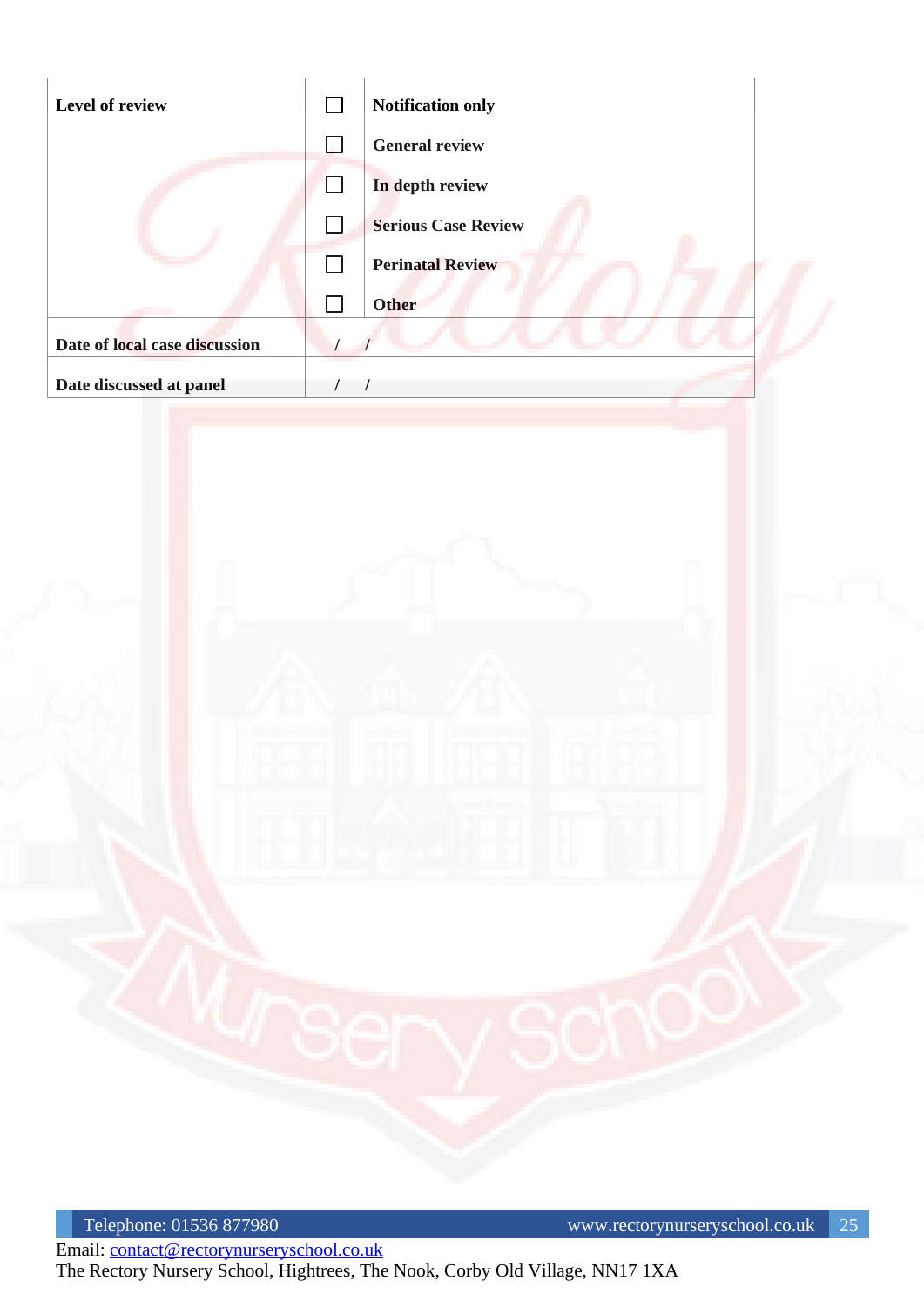|                      |                 |       | <b>APPENDIX G</b> |
|----------------------|-----------------|-------|-------------------|
|                      | Cectory         |       |                   |
|                      | <b>Form CR8</b> |       |                   |
| <b>Child's Name:</b> | D.O.B           | Page: |                   |

| Date and        | <b>Sub Headings</b> | <b>Detailed Record/Summery</b>                                            |
|-----------------|---------------------|---------------------------------------------------------------------------|
| <b>Initials</b> |                     | $Facts - information - opinions - impressions - assessment - done/agreed$ |
|                 |                     | - follow up plan                                                          |
|                 |                     |                                                                           |
|                 |                     |                                                                           |
|                 |                     |                                                                           |
|                 |                     |                                                                           |
|                 |                     |                                                                           |
|                 |                     |                                                                           |
|                 |                     |                                                                           |
|                 |                     |                                                                           |
|                 |                     |                                                                           |
|                 |                     |                                                                           |
|                 |                     |                                                                           |
|                 |                     |                                                                           |
|                 |                     |                                                                           |
|                 |                     |                                                                           |
|                 |                     |                                                                           |
|                 |                     |                                                                           |
|                 |                     |                                                                           |
|                 |                     |                                                                           |
|                 |                     |                                                                           |
|                 |                     |                                                                           |
|                 |                     |                                                                           |
|                 |                     |                                                                           |
|                 |                     |                                                                           |
|                 |                     |                                                                           |
|                 |                     |                                                                           |
|                 |                     |                                                                           |
|                 |                     |                                                                           |
|                 |                     |                                                                           |
|                 |                     |                                                                           |
|                 |                     |                                                                           |
|                 |                     |                                                                           |
|                 |                     |                                                                           |
|                 |                     |                                                                           |
|                 |                     |                                                                           |
|                 |                     |                                                                           |

Email: [contact@rectorynurseryschool.co.uk](mailto:contact@rectorynurseryschool.co.uk)

The Rectory Nursery School, Hightrees, The Nook, Corby Old Village, NN17 1XA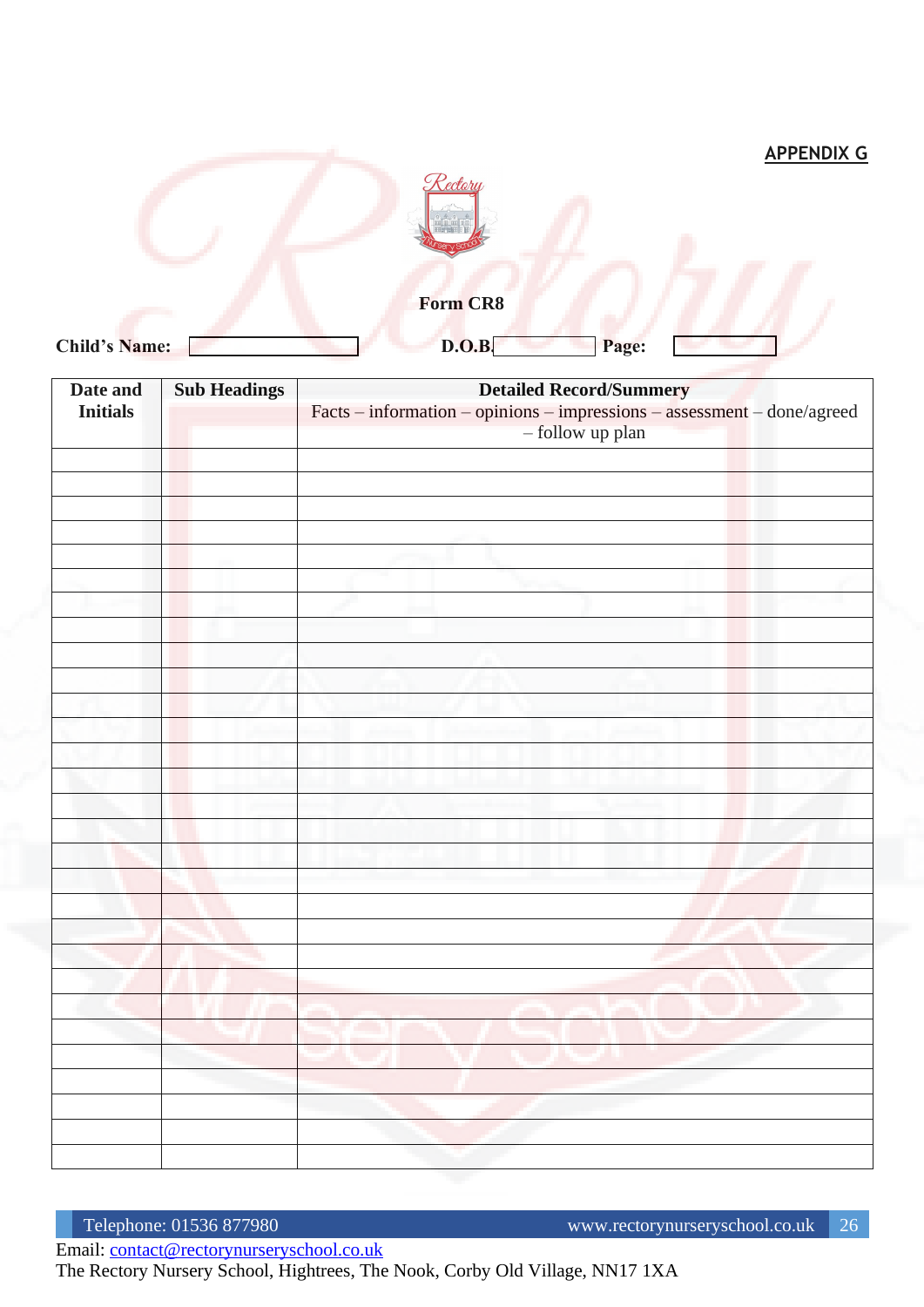

Telephone: 01536 877980 www.rectorynurseryschool.co.uk 27